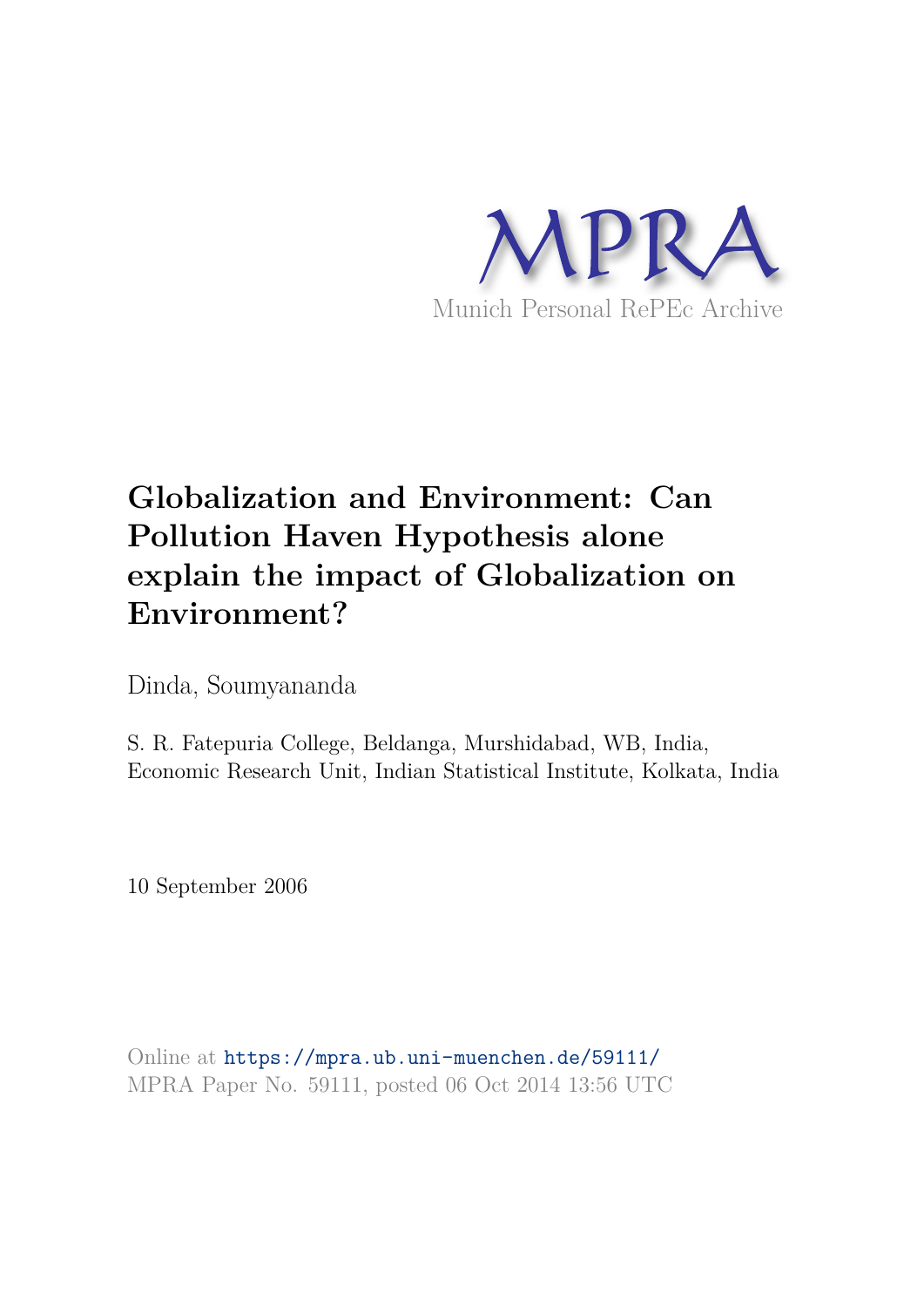## **Globalization and Environment: Can Pollution Haven Hypothesis alone explain the impact of Globalization on Environment?**

#### **Soumyananda Dinda\***

S. R. Fatepuria College, Beldanga, Murshidabad, WB, India. Economic Research Unit, Indian Statistical Institute, Kolkata, India.

First Preliminary Draft: October 15, 2006

#### **Abstract**

The economic literature on trade and environment seeks empirically test hypotheses about how trade affects the environment that is crucial for resolving current policy debates. Applying panel data technique we examine the impacts of globalization on pollution level, pollution intensity and relative change of pollution for the developed (OECD) and developing (Non-OECD) country groups and the world as a whole. This paper examines the factor endowment and pollution haven hypotheses that predict how trade affects the environment. Interaction effects also play a crucial role to determine the impact of globalization on environment. In this study we use  $CO<sub>2</sub>$  emission and observe that the impact of globalization on environment heavily depends on the basic characteristics of a country and its dominating comparative advantage. The empirical results suggest that globalization increases  $CO<sub>2</sub>$  emission, which is the main culprit of the global warming.

#### **JEL** *Classification Number*: Q00, F1

------------

**Key Words**: Globalization, pollution haven hypothesis, factor endowment hypothesis, and interaction effect.

<sup>\*</sup>C/o, Dipankor Coondoo, Economic Research Unit, Indian Statistical Institute, 203, B. T. Road, Kolkata – 108. E-mail: sdinda2000@yahoo.co.in, s.dinda@rediffmail.com and sdinda@gmail.com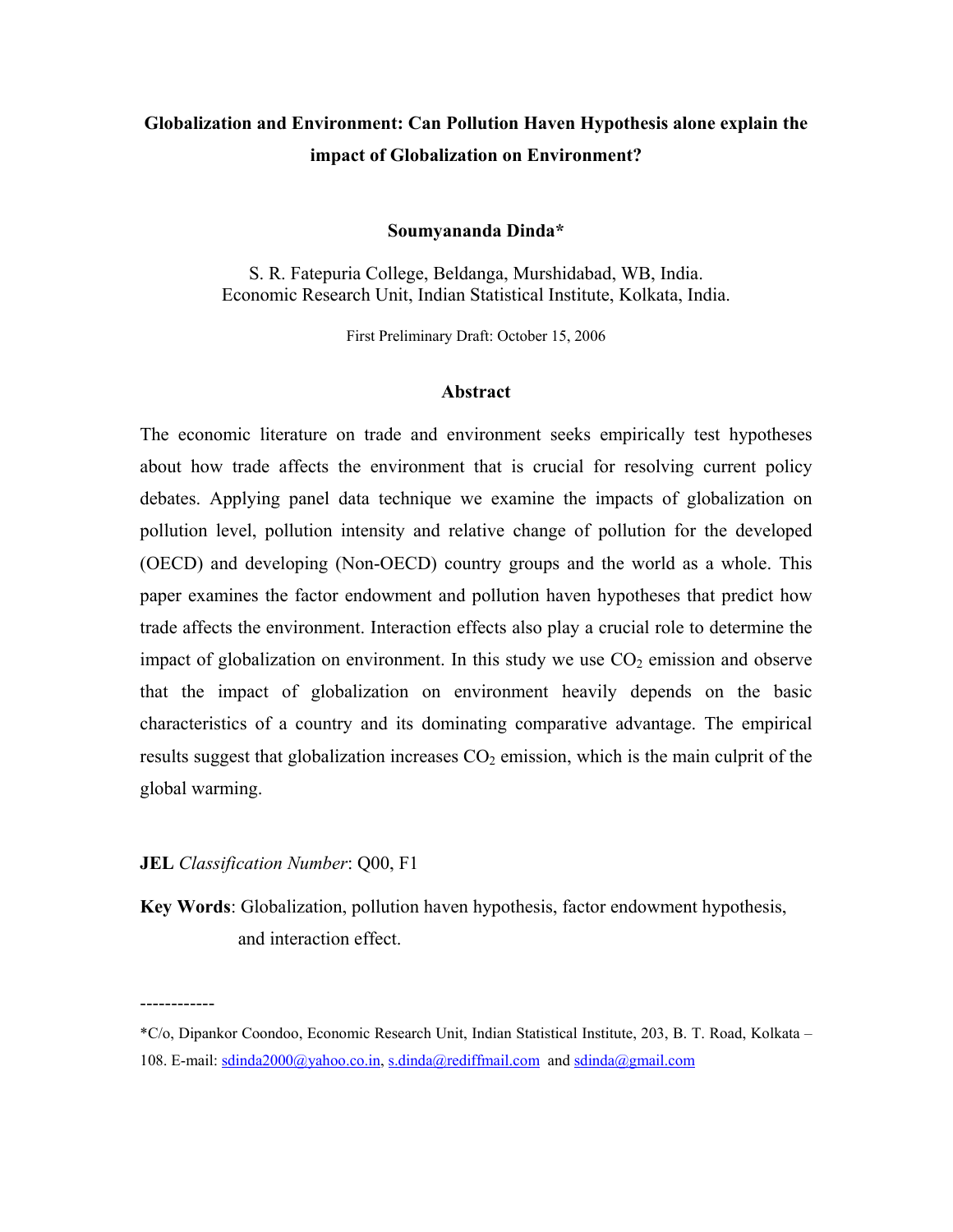#### **1. Introduction**

Economic development through rapid industrialization and growing environmental consciousness together have generated a heated debate on how economic development (or growth) is linked with environment. The linkage of environmental quality with economic development evoked much discussion in the last decade (i.e., 1990s). The World Development Report (World Bank 1992) presented cross-sectional evidences on the relationship between different indicators of environmental quality and per capita national income across countries. Other studies (e.g. Grossman and Krueger, 1991; Selden and Song, 1994; Rothman, 1998; Suri and Chapman, 1998; etc) documented an inverted U-shaped relationship between environmental degradation and income. The common point of all these studies is the assertion that environmental degradation increases initially, reaches a maximum level and after that declines as an economy develops. This systematic inverted-U relationship has been termed as the *Environmental Kuznets Curve* (*EKC*) following the work of Kuznets (1955), who postulated a similar relationship between income inequality and economic development. The *EKC* relates to the issue of the impacts of economic growth or development on the environment of a country.

Now automatically one important question arises whether cross border integration (i.e., globalization) helps or hurts this process. This is indeed the primary motivation for this study. The aim of this paper is to explore whether globalization hurts the environment. Applying panel data technique we examine the impacts of globalization on pollution level, pollution intensity and relative change of pollution for the developed (OECD) and developing (Non-OECD) country groups and the world as a whole. In this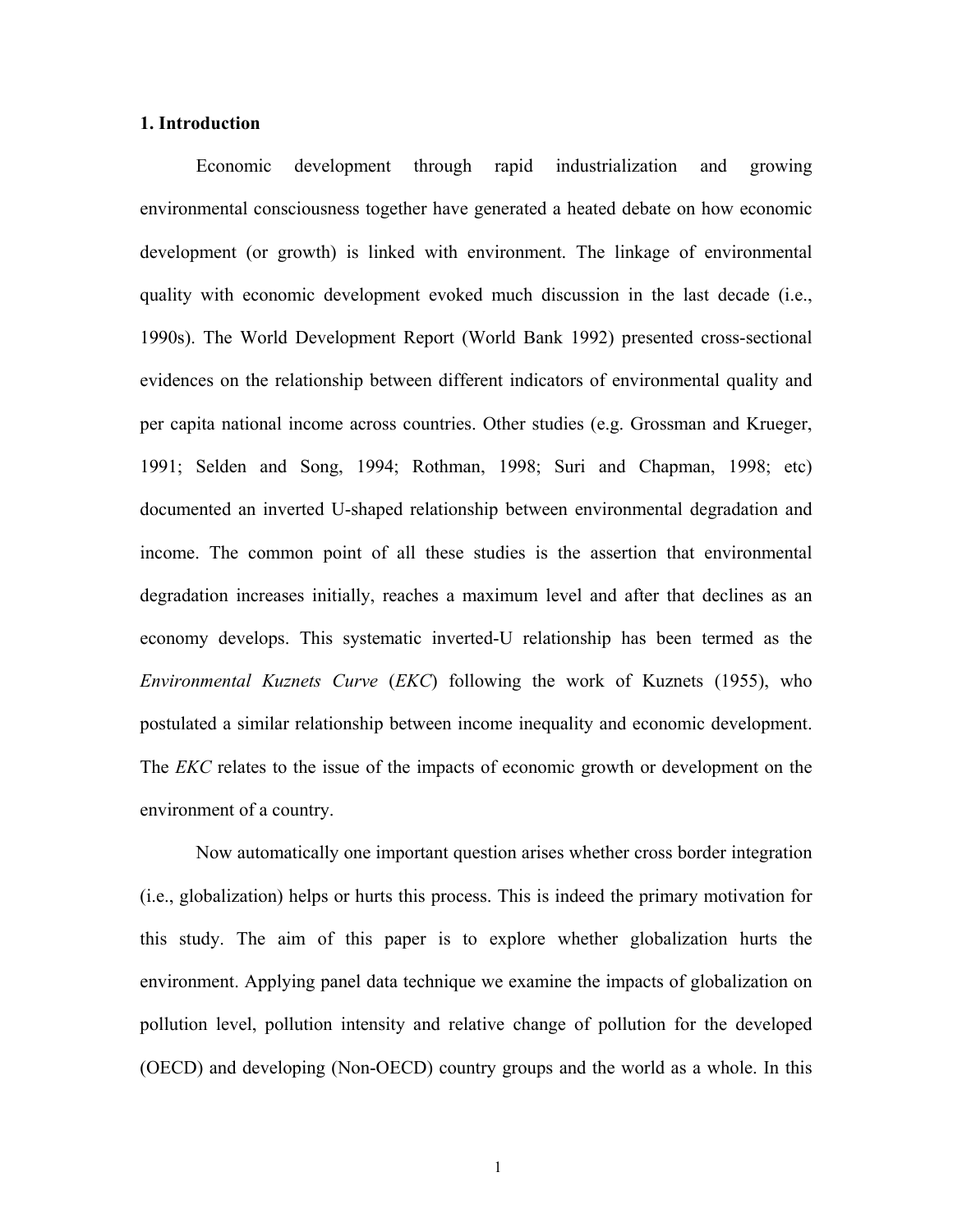study we use CO2 emission and observe that the impact of globalization on environment heavily depends on the characteristics of the economy. The basic characteristics of a country and its dominating comparative advantage determine how trade liberalization influences its sectoral composition and consequently environmental outcomes.

This analysis has been done mostly by applying the technique of panel data analysis to a cross-country panel data set on per capita income and  $CO<sub>2</sub>$  emission. In what follows, we explain first the background of this study, methodological framework and then present the empirical results of our analysis. The paper is organized as follows: Section 2 presents the background of this study and ideas develop how the globalization links up environmental quality. Section 3 describes the data set. The empirical results are presented in Section 4. Finally, in Section 5 some concluding observations have been drawn.

#### **2. Background of this study**

Environmental quality could decline through the *scale effect* as increasing trade volume (especially export) would expand the size of the economy thereby increasing the extent of pollution. Thus, trade might be a cause of environmental degradation, *ceteris paribus*. Many economists have long argued that trade is not the root cause of environmental damage (Birdsall and Wheeler 1993, Lee and Roland-Host 1997, Jones et al. 1995). However, free trade has the contradictory impacts on environment, both increasing pollution and motivating reductions in it. Antweiler et al. (2001) and Liddle (2001) argue that trade may be good for environment. Trade may improve the environmental quality through *technological effect*. As income rises through trade, environmental regulation is tightened that spurs pollution reducing innovation. And as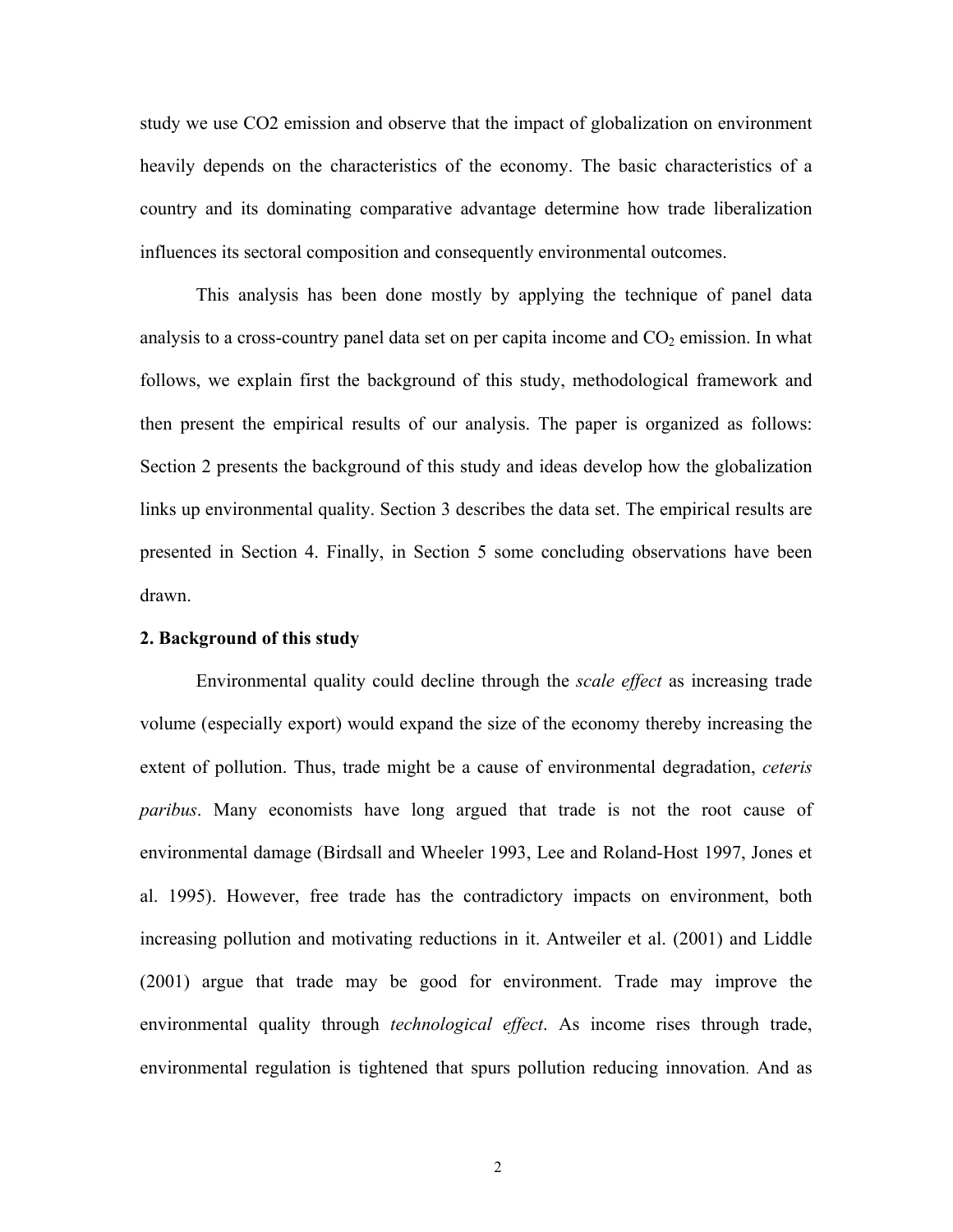trade relates one country with international communities, one underdeveloped economy may rely on technology transfer through foreign direct investment that may reduce pollution.

However, globalization, by increasing competition for investment, may trigger the environmental *race to bottom* (Wheeler (2000)). Poor economies may be able to improve their environmental quality as investment raise their income levels. Thus, globalization may facilitate pollution reduction. In fact, *the bottom* rises with economic growth. Tisdell (2001) points out that globalization can be a driving force for global economic growth. Yet opinion is divided about the benefits of this process. The global economy raises the issue of potential conflicts between two powerful current trends – viz., the worldwide acceptance of market oriented economic reform process on the one hand, and environmental protection on the other.

It should be mentioned that a polluting activity in a high-income country normally faces higher regulatory costs<sup>1</sup> than its counterpart in a developing country (Mani and Wheeler (1998)). Under these circumstances the pollution intensive industries will have a natural tendency to migrate to countries with weaker environmental regulations (Copeland and Taylor (1995)). This is referred to as the *Pollution Haven Hypothesis (PHH)* (See, Bommer (1999), Cole (2003, 2004)). The *PHH* refers to the possibility that polluting industries concentrate in developing countries with low environmental standards. The *pollution haven hypothesis* (*PHH*) predicts that, under free trade, multinational firms will relocate the production of their polluting goods to developing

 $\overline{a}$ 

<sup>&</sup>lt;sup>1</sup>This creates an incentive for at least some highly polluting industries to relocate. The firms are relocated to lowincome countries with weak environmental regulation. Rising capital outflows force governments in high-income countries to begin relaxing environmental standards.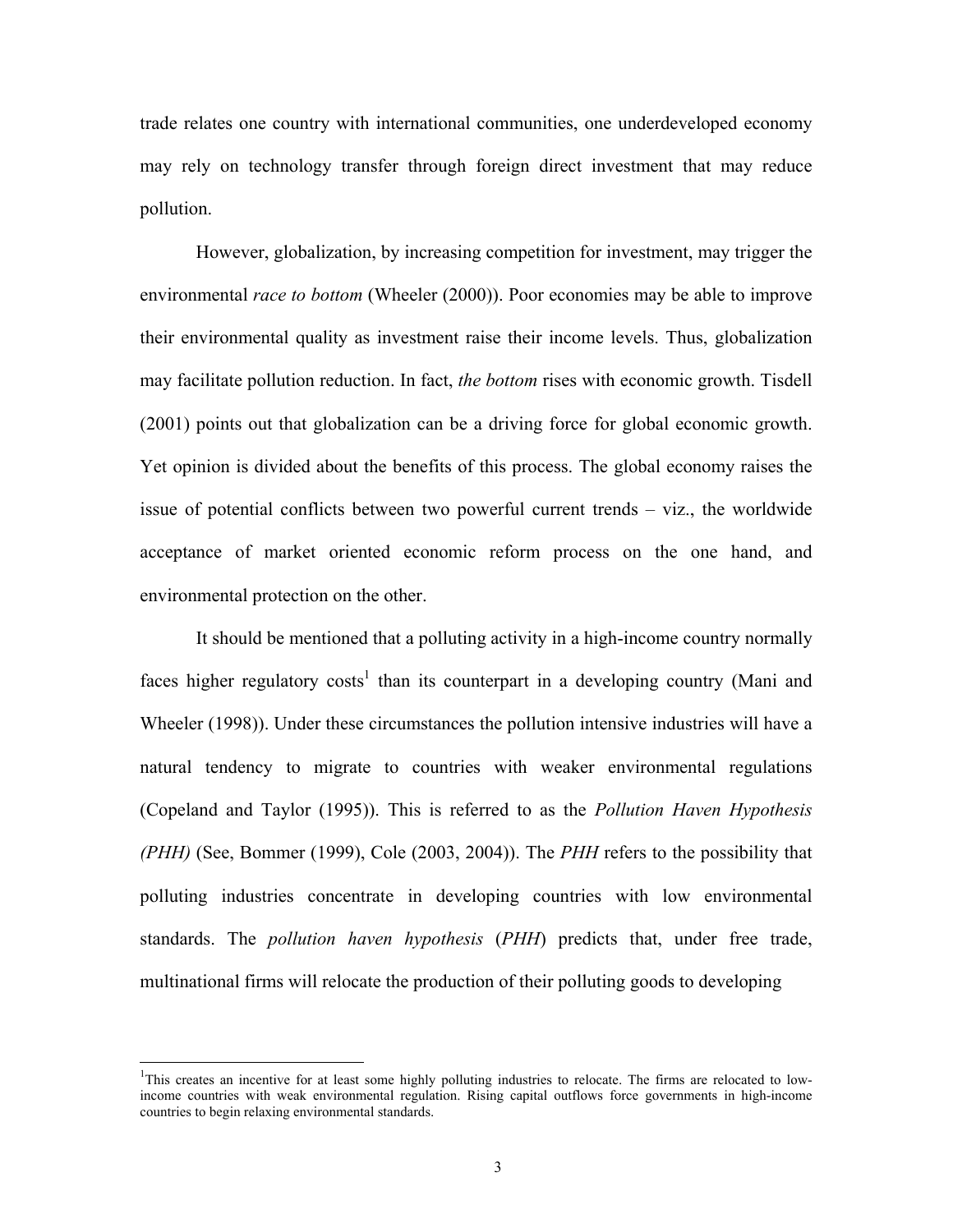countries, taking advantage of the low environment monitoring in these countries. Developing countries will develop a comparative advantage in pollution-intensive industries and become 'haven' for the world's polluting industries. Thus, developed countries are expected to benefit in terms of environmental quality from trade, while developing countries will lose (See Figure 1). In other words, the *PHH* basically suggests that countries having stricter environmental standard will lose all the *dirty industries* and poor countries (i.e., those having poorer environmental standard) will get them all. It is also true that the differences in the consumer preferences for a cleaner environment in rich and poor countries also induce the displacement hypothesis and/or *PHH*.

It is observed that changes in the structure of production in developed economies are not accompanied by equivalent changes in the structure of consumption. This could be explained by the *EKC,* which actually record the shifting of dirty industries to less developed economies. As Rothman (1998) speculates, what appears to be an improvement in environmental quality may in reality be an indicator of increased ability of consumers in wealthy nations to distance themselves from the environmental degradation associated with their consumption. The mechanisms through which such distancing take place may include both moving sources of pollution away from the people and moving people away from pollution sources<sup>2</sup>. Thus, in general, the phenomenon of *distancing* may be a possible source of *EKC* results. Hettige et al (1992) observe that toxic intensity grew rapidly in high-income countries during the 1960s and this pattern was sharply reversed during the 1970s and 1980s, after the advent of stricter

 $\overline{a}$ 

<sup>2</sup> Gawande et al. (2000, 2001) provide evidence that migration is a contributing factor behind the *EKC* especially for US hazardous waste (See also Berrens et al. 1997).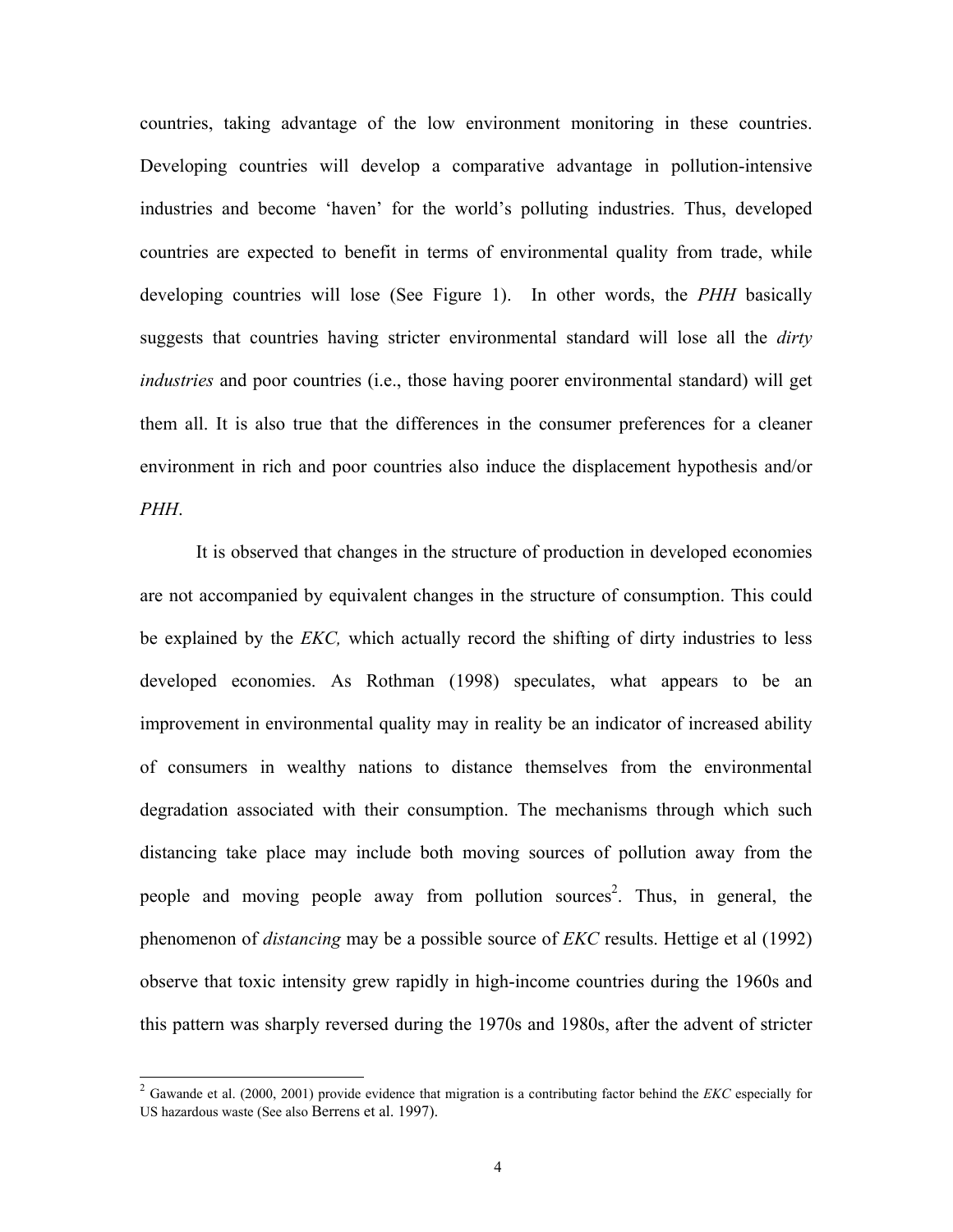environmental regulations in the OECD countries. Concurrently, toxic intensity in LDC manufacturing grew quickly. Lucas et al (1992), Low and Yeats (1992) also confirm this displacement hypothesis.

Agras and Chapman (1999) and Suri and Chapman (1998) analyse the composition of international trade and observe that manufacturing goods exporting countries tend to have higher energy consumption. They find the poor and rich countries to be net exporters and net importers of pollution-intensive goods, respectively. Therefore, the inverted U-shaped *EKC* curve might partly be the result of changes in international specialization under which poor countries engage in *dirty* and energy intensive production while rich countries specialize in *clean* and service intensive production, without effectively any change in the consumption patterns.

On the contrary the *PHH*, the *factor endowment hypothesis* (*FEH*) asserts that in free trade the differences in endowments (or *technology*) determine trade between two countries. The *FEH* suggests that the capital abundant country exports the capitalintensive goods that stimulate its production and thereby raising pollution in the capital abundant country. The effects of trade on the environment depend on the comparative advantages enjoying a country. Under this view capital-abundant countries tend to export capital-intensive goods, regardless of differences in environmental policy (Copeland and Taylor 2004). According to the  $FEH<sup>3</sup>$  polluting industries will concentrate in affluent countries, which also tend to be capital abundant. This is because polluting industries are

 $\overline{a}$ 

<sup>&</sup>lt;sup>3</sup> Under free trade the capital abundant country exports the capital-intensive (dirty) goods, which stimulates its production, thus raising pollution in the capital abundant country. Conversely, pollution falls in the capital-scarce country as a result of contraction of the production of pollution-intensive goods, since there is no comparative advantage of producing polluting goods in the developing world (Temurshoev 2006, Liang 2006, Mukhopadhyay et al 2005).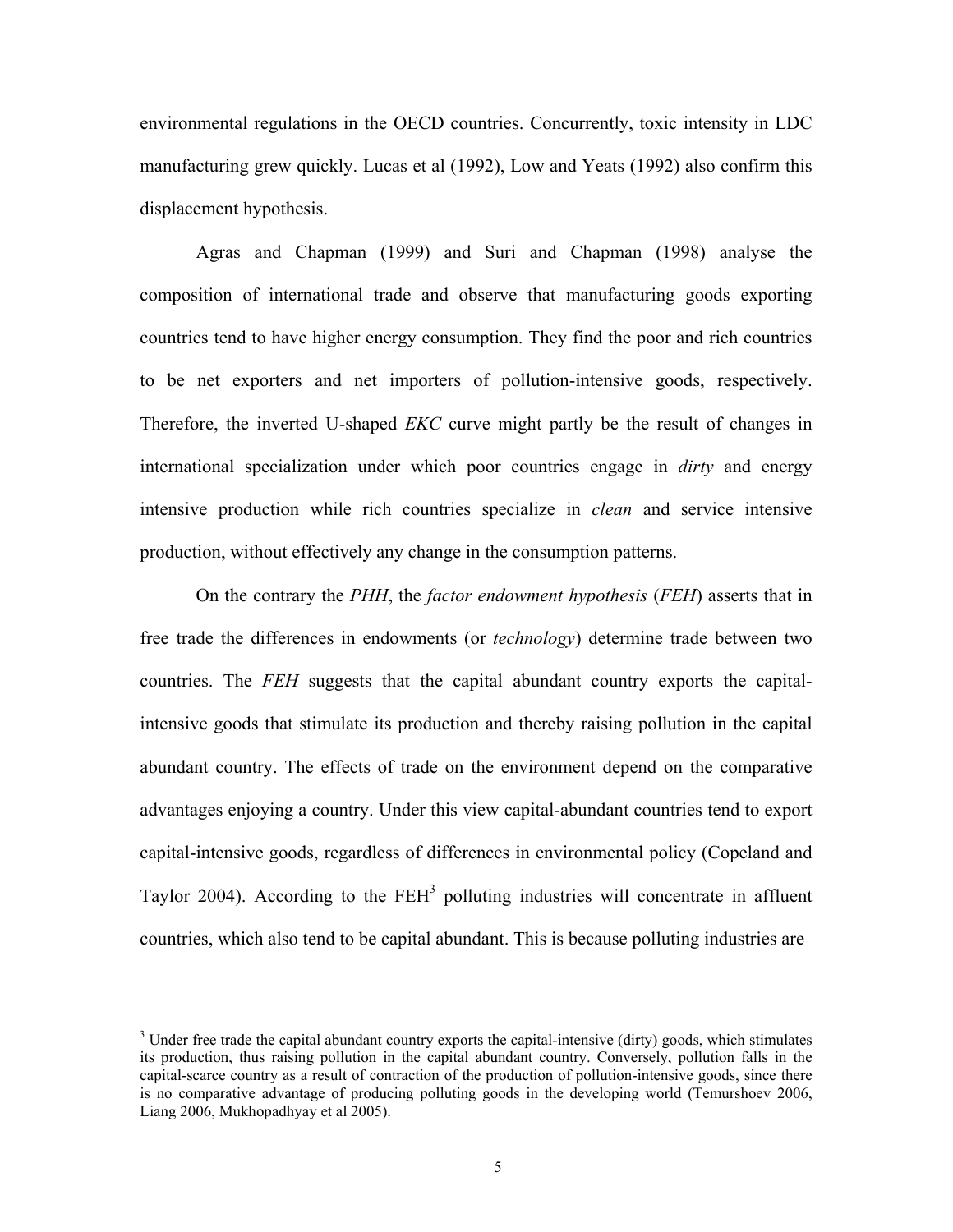typically also capital intensive, and thus affluent capital-abundant countries have a comparative advantage in these industries (Copeland and Taylor 2004). In this context, it should be noted that the differences in environmental policy and differences in factor endowments might jointly determine the comparative advantage in trade. It is clear that effects of trade liberalization on environmental quality depend on, among other factors, jointly by differences in pollution policy and differences in factor endowments, which leads to two competing theories in question.

### **3. The Data and Methodology**

In the present exercise we have used annual per capita real GDP *(PCGDP),* capital per worker (capital–labour (i.e.,  $K/L$ ) ratio), trade intensity and annual per capita  $CO<sub>2</sub>$ *(PCCO2)* emission as the measure of the income, *K/L* ratio, openness and the emission variable, respectively. It should be noted that globalization is the proxy measurement in terms of openness, which is measured as export plus import to GDP. This openness is also termed as trade intensity. The basic country-level time series data *PCGDP* (expressed in 1985 international prices, i.e., PPP dollars) for the period 1965-1990 were taken from the RGDPCH series of the Penn World Table (Mark 5.6) available at the web site http://www.nber.org/pwt5.6. As mentioned, for the present exercise we have used cross-country panel data on *Openness (in per centage)*, capital per worker (*K/L*), *PCGDP* and other economic variables compiled by Summers and Heston (viz., the Penn World Table). Corresponding panel data set on *PCCO2* (measured in metric tons) was obtained from the web site of Carbon Dioxide Analysis Information Center (CDAIC), Oak Ridge National Laboratory of the U. S. A. Combining these data sets, we compiled a panel data set of annual observations on income, *K/L* ratio, openness and emission covering 54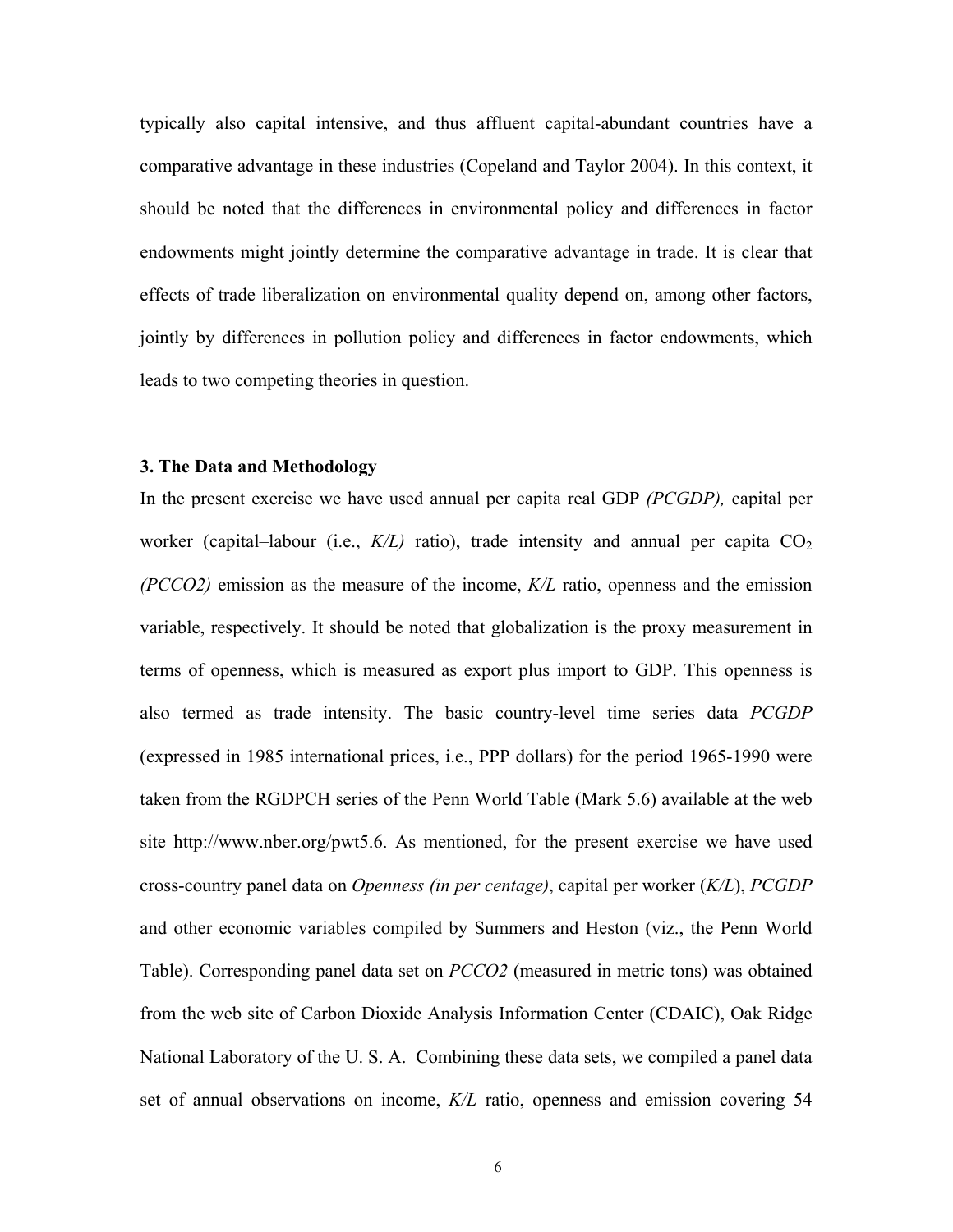countries for the time period 1965 - 1990 (see Coondoo and Dinda (2002)). For the purpose of the exercise, we grouped the countries into 3 major country groups, viz., developed (OECD), less developed (Non-OECD) and the world as whole.

The empirical exercise has been done separately for each of these country groups based on these panel data sets for the individual country groups. Panel data analyses offer different ways to deal with the possibility of country-specific variables. Fixed Effect (FE) model is a suitable estimation approach that treats the level effects as constants, whereas Random Effect (RE) model is suitable to capture the level effect. It should be mentioned that RE model treats the level effects as uncorrelated with other variables, while FE model does not. In this analysis we estimate both FE and RE models. Now the estimating equations are

(1) 
$$
E_{it} = \alpha + \beta_1 \ln Y_{it} + \beta_2 (\ln Y_{it})^2 + \beta_3 \ln KL_{it} + \beta_4 (\ln KL_{it})^2 + \beta_5 \ln P_{it} + \lambda OP_{it} + \theta t + u_{it}
$$
  
\n(2)  $\ln E_{it} = \alpha + \beta_1 \ln Y_{it} + \beta_2 (\ln Y_{it})^2 + \beta_3 \ln KL_{it} + \beta_4 (\ln KL_{it})^2 + \beta_5 \ln P_{it} + \lambda OP_{it} + \theta t + u_{it}$ 

$$
(3) \frac{E_{it} = \alpha + \beta_1 \ln Y_{it} + \beta_2 (\ln Y_{it})^2 + \beta_3 \ln KL_{it} + \beta_4 (\ln KL_{it})^2 + \beta_5 \ln P_{it} + \lambda O P_{it} + \eta_1 (RKL_{it} * OP_{it}) + \eta_2 (RKL_{it}^2 * OP_{it}) + \eta_3 (RLi_t * OP_{it}) + \eta_4 (RLi_t^2 * OP_{it}) + \nu_{it}
$$

$$
(4) \quad \ln E_{it} = \alpha + \beta_1 \ln Y_{it} + \beta_2 (\ln Y_{it})^2 + \beta_3 \ln KL_{it} + \beta_4 (\ln KL_{it})^2 + \beta_5 \ln P_{it} + \lambda O P_{it} + \theta_4 \ln KL_{it} + O P_{it}) + \eta_2 (RKL_{it}^2 * O P_{it}) + \eta_3 (RLi_{it} * O P_{it}) + \eta_4 (RLi_{it}^2 * O P_{it}) + \nu_{it}
$$

Where  $E_{it}$  is the pollution measured in country i at time t; similarly *Y, KL, P, OP, RI, RKL* and *t* denote income per capita, capital labour ratio, population, openness, relative income, relative capital ratio and time trend, respectively.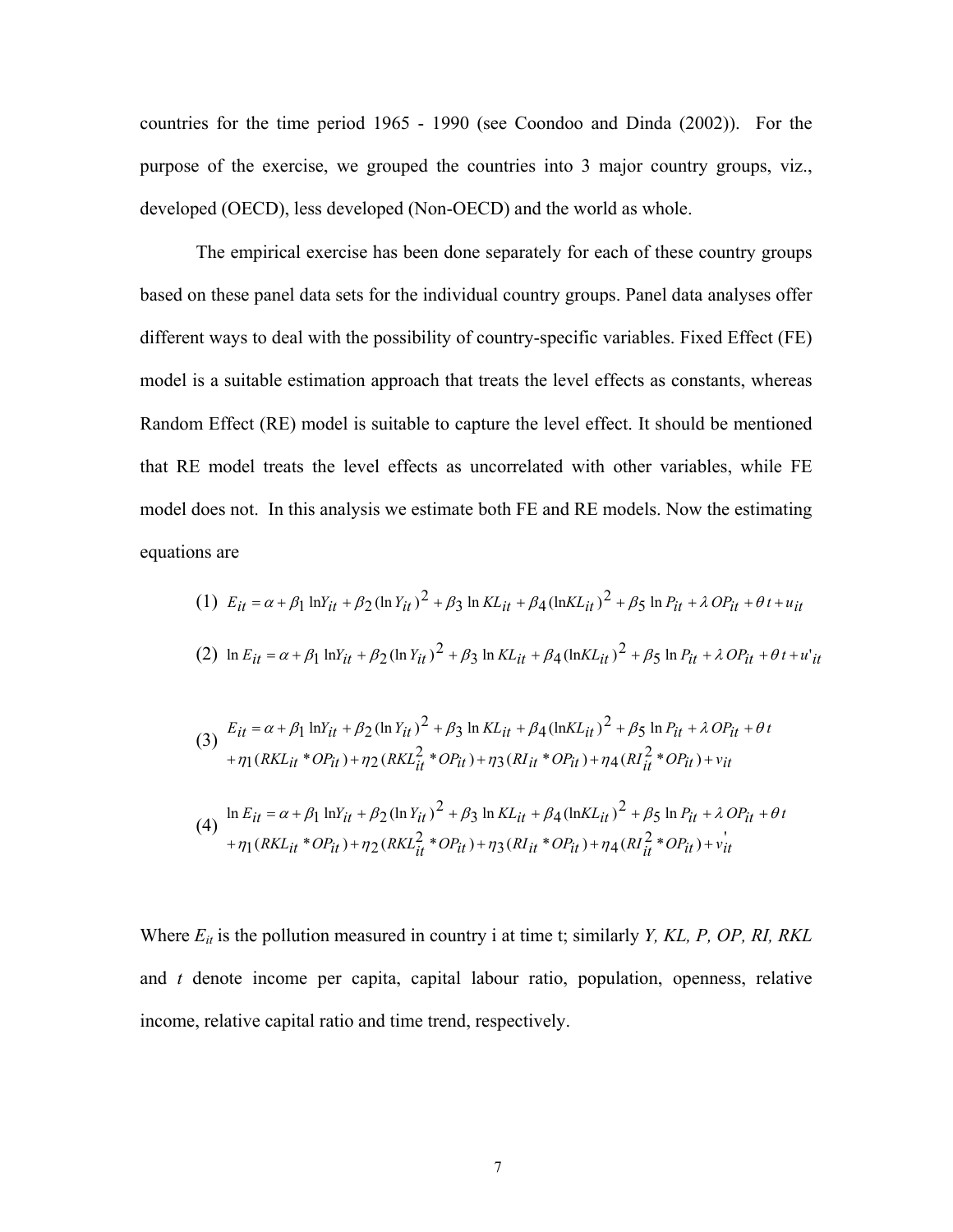#### **4. Results**

We first estimate equations  $(1) - (2)$ . Later we estimate equations  $(3) - (4)$ , which include the openness interaction with country characteristics. The conditioning the impact of openness on country characteristics is the important determining factors through which trade affects the pollution intensity of national output.

Our central focus is in  $\lambda$ , the coefficient of openness (or proxy of globalization). Table 1, Table 2 and Table 3 present the estimated results of the impact of globalization on emission level, emission intensity and relative change of emission, respectively. For per capita  $CO<sub>2</sub>$  emission level, Table 1 shows that the coefficient of openness is negative for all three groups and statistically significant except Non-OECD country group. This suggests that globalization help to reduce pollution in developed country not in developing country. In case of  $CO<sub>2</sub>$  emission intensity per dollar (Table 2) and relative change of  $CO<sub>2</sub>$  emission per capita (Table 3), the coefficients of openness are significantly negative in OECD and the World but positive in Non-OECD country group. Thus, unambiguously globalization helps developed countries to reduce emission (or pollution) while it increases in under developed country. Table 2 and Table 3 point out that globalization promotes to increase emission (pollution) intensity and relative change of emission and thereby liberalization or openness hurts the environment of developing country and improves the environment of developed country. Thus, these empirical findings (Table  $1 - 3$ ) support the pollution haven hypothesis (PHH). This finding support the earlier studies (Low and Yeats (1992), Agras and Chapman (1999) and Suri and Chapman (1998) etc.) and suggest that developed countries produce less pollution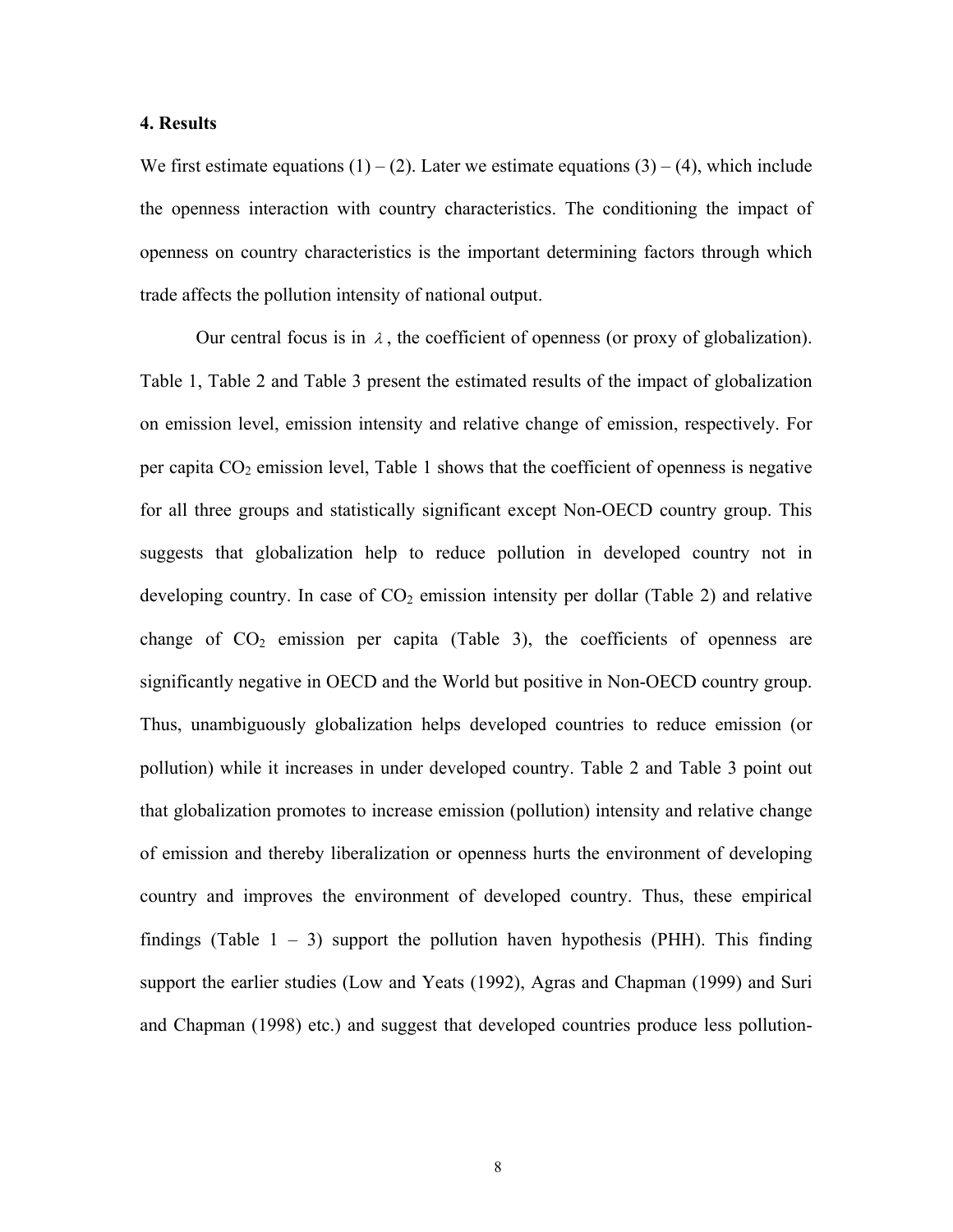intensive goods while less developed countries produce more and more pollutionintensive goods.

However, conventional trade theory suggests that capital abundant countries export the capital-intensive goods, (which is also energy intensive,) which increases pollution in capital abundant country<sup>4</sup>. So, it seems that the PHH and FEH contradict. Actually, the differences in environmental policy (PHH) and differences in factor endowments (FEH) might interact and jointly may determine the comparative advantage in trade. The possible interaction effects are incorporated in our last two equations i.e., eq. (3)-(4). Now we present the estimates from our equations  $(3) - (4)$  allowing for the interaction of country characteristics with a measure of openness. Table 4, Table 5 and Table 6 present the estimated results of the impact of comparative advantage (interaction with country characteristics) on emission level, emission intensity and relative change of emission, respectively. The results are dramatically changed. Table 4, Table 5 and Table 6 present that the coefficient of openness is positive and significant for all three measures of pollution for all three groups, except negative and insignificant  $\lambda$  (coeff. Of openness) for emission level in Non-OECD country group. It should be noted that adding the country characteristics show to have made a large difference to the impact openness has on  $CO<sub>2</sub>$  emission. The signs of the coefficient of openness change dramatically opposing the previous results (i.e., PHH) with high significant level. This result differs from the findings of Antweiler et al.  $(2001)$ , and Copeland and Taylor  $(2004<sup>5</sup>)$ . The interaction terms with country characteristics are also highly significant. The interaction term on

 4 Globalization helps to concentrate on the capital-intensive industry and thereby raising pollution.

<sup>&</sup>lt;sup>5</sup> Their estimated effect is quite small indicating that the FEH and PHH counteract and potentially tend to offset each other, but negative sign remain same and significant.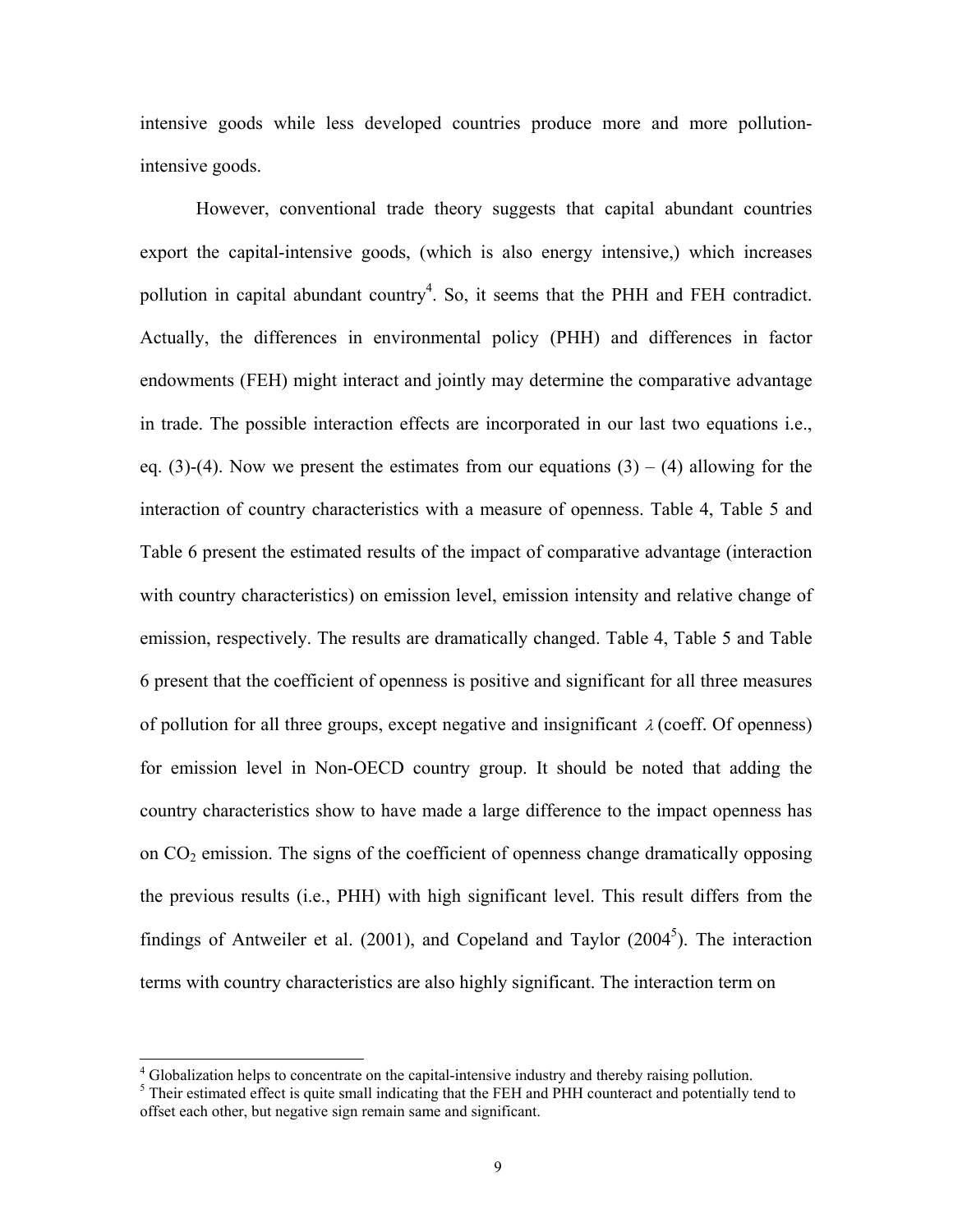openness and relative capital-labour ratio is negative and its square term is positive in most of the cases except in Non-OECD for emission intensity (see Table 4 - 6). Now we observe the interaction terms (on relative capital and openness) are negative and positive for all three measures in the world and OECD. Therefore, if a country has sufficiently high capital-labour ratio relative to the rest of the world, further openness makes this country cleaner. Relatively rich and poor country would be cleaner and dirtier<sup>6</sup>, respectively. This implies that rich capital abundant country diverts one part of their capital and labour to produce clean and knowledge-based technology. The results of interaction on openness and relative income are also similar to that of capital-labour ratio. Net impact of globalization on emission depends on the relative strength of the factor endowments and policy regulations. Globalization raises emission in the world while it reduces emission marginally in OECD and increases in Non-OECD countries. These empirical findings suggest that globalization increases the pollution, particularly  $CO<sub>2</sub>$ emission, and thereby help to rise the global warming.

#### **5. Conclusion**

 $\overline{a}$ 

The aim of this paper is to explore whether globalization helps or hurts the environment. Using panel data technique we examine the impacts of globalization on pollution level, pollution intensity and relative change of pollution for the developed (OECD) and developing (Non-OECD) country groups and the world as a whole. This paper examines the factor endowment and pollution haven hypotheses that predict how international trade affects the environment. In this study we use CO2 emission, which is

<sup>&</sup>lt;sup>6</sup> Thus, these results also partially support the PHH.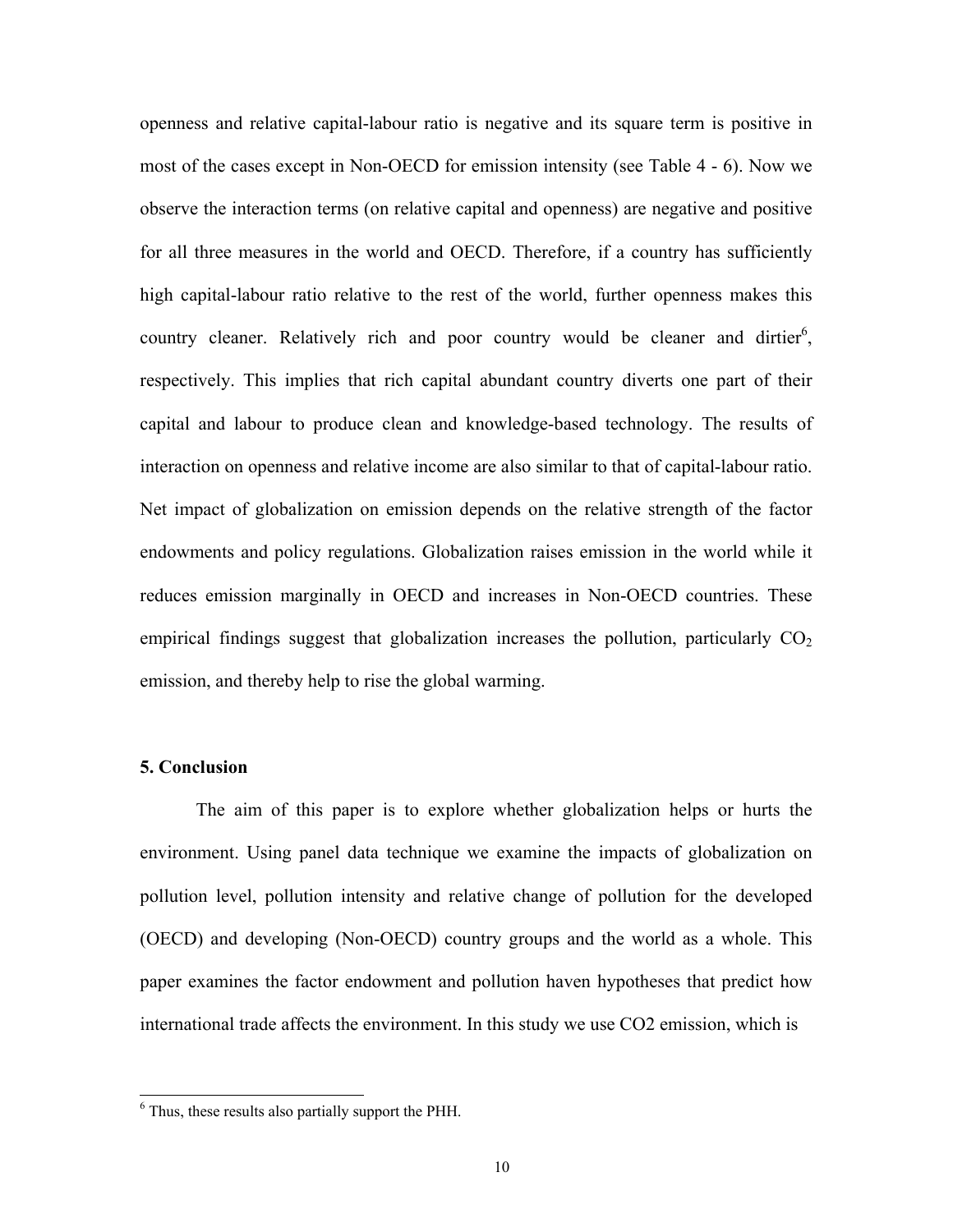the mail culprit of the global warming, and observe that the impact of globalization on environment heavily depends on the basic characteristics of a country and its dominating comparative advantage. The empirical results suggest that globalization help developed countries to reduce  $CO_2$  emission while developing countries to rise  $CO_2$  emission. Net impact of globalization increases the global worming.

## **References**

- Agras, J. and D. Chapman (1999): "A dynamic approach to the Environmental Kuznets Curve hypothesis", *Ecological Economics* 28(2), 267 - 277.
- Antweiler, W., B. R. Copeland and M. S. Taylor (2001): "Is Free Trade Good for the Environment?", *American Economic Review* 91(4), 877 – 908.
- Baltagi, B. H. (1999): *Econometric Analysis of Panel Data,* John Wiley & Sons, New York.
- Bommer, Rolf (1999): "Environmental Policy and Industrial Competitiveness: The Pollution Haven Hypothesis Reconsidered", *Review of International Economics* 7(2),  $342 - 355$ .
- Brock, W. A. and M. S. Taylor (2004): "Economic Growth and the Environment: A Review of Theory and Empirics", *NBER Working Paper* 10854.
- Cole, M. A. (2004): "Trade, the pollution haven hypothesis and the environmental Kuznets curve: examining the linkages", *Ecological Economics* 48 (1), 71-81.
- Cole, M. A. (2003): "Development, trade, and the environment: how robust is the Environmental Kuznets Curve?", *Environment and Development Economics* 8, 557 – 580.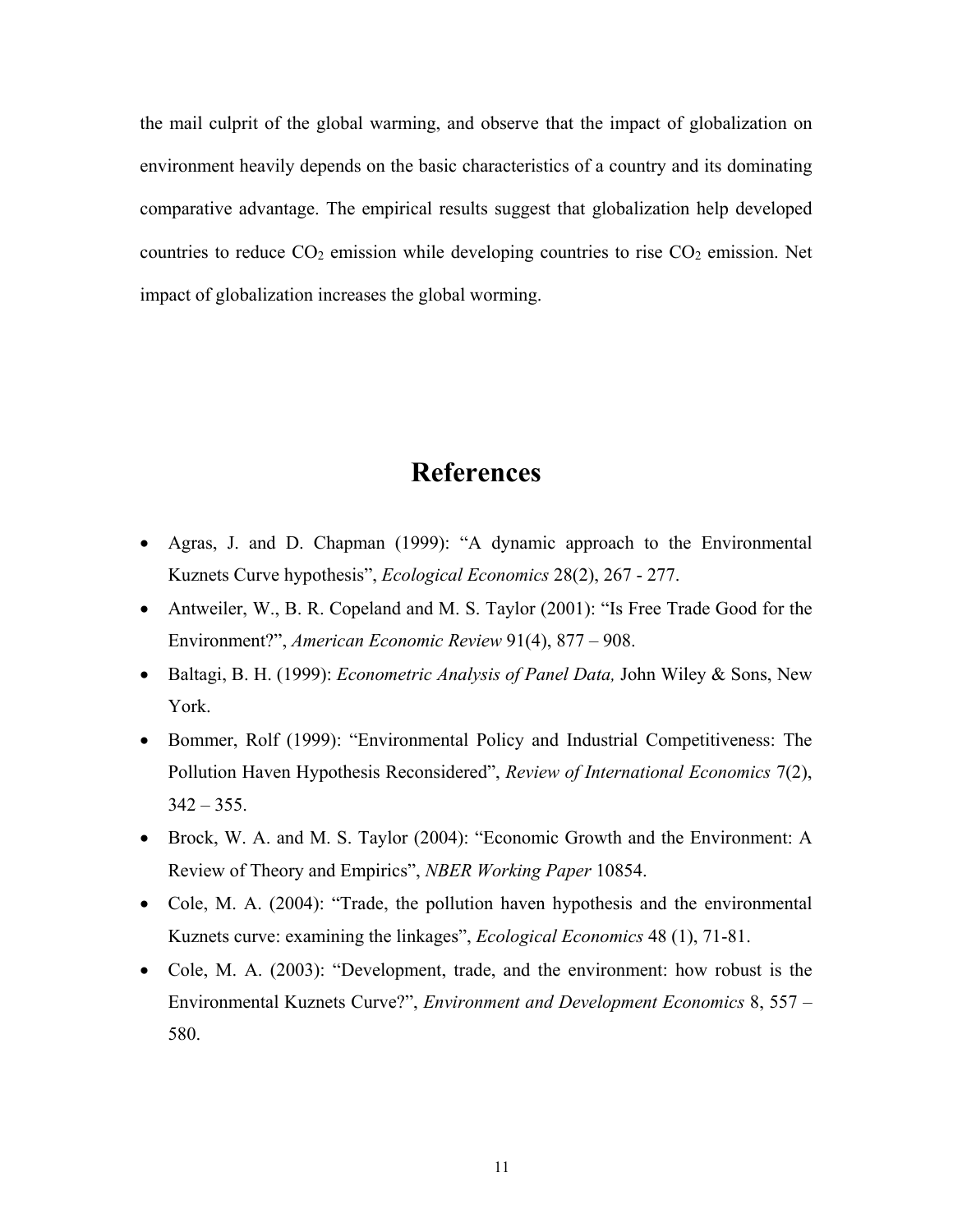- Coondoo, D. and S. Dinda (2002): "Causality between income and emission: a country group-specific econometric analysis", *Ecological Economics* 40 (3), 351 - 367.
- Copeland, B. R., and M. S. Taylor (2004): "Trade, Growth and the Environment", *Journal of Economic Literature* XLII, 7 – 71.
- Copeland, B. R., and M. S. Taylor (1995): "Trade and environment: a partial synthesis", *American Journal of Agricultural Economics* 77, 765 - 771.
- Dinda, S., and D. Coondoo (2006): "Income and Emission: A Panel Data based Cointegration Analysis", *Ecological Economics* 57(2), 167 - 181.
- Grossman, G. M. and A. B. Krueger (1991): "Environmental impacts of the North American Free Trade Agreement", *NBER working paper* 3914.
- Hettige, H., R. E. B. Lucas and D. Wheeler (1992): "The Toxic Intensity of Industrial Production: Global patterns, Trends and Trade Policy", *American Economic Review* 82, 478 - 481.
- Hettige, H., M. Mani and D. Wheeler (2000): "Industrial pollution in economic development: the environmental Kuznets curve revisited", *Journal of Development Economics* 62, 445 - 476.
- Kuznets, Simon (1955): "Economic Growth and income inequality", *American Economic Review* 45, 1 - 28.
- Liang, F. H., (2006): "Does Foreign Direct Investment Harm the Host Country's Environment? Evidence from China", UC Berkeley, *mimeo*.
- Liddle, B. (2001): "Free trade and the environment-development system", *Ecological Economics* 39, 21 – 36.
- Lopez, R. (1994): "The environment as a factor of production: the effects of economic growth and trade liberalization", *Journal of Environmental Economics and management* 27, 163 - 184.
- Low, P. and A. Yeats (1992): "Do 'dirty' industries migrate?" In P. Low (ed.), *International Trade and environment*., World Bank., Washington, D.C.
- Lucas, R. E. B., D. Wheeler and H. Hettige (1992): "Economic development, Environmental Regulation and the international migration of toxic industrial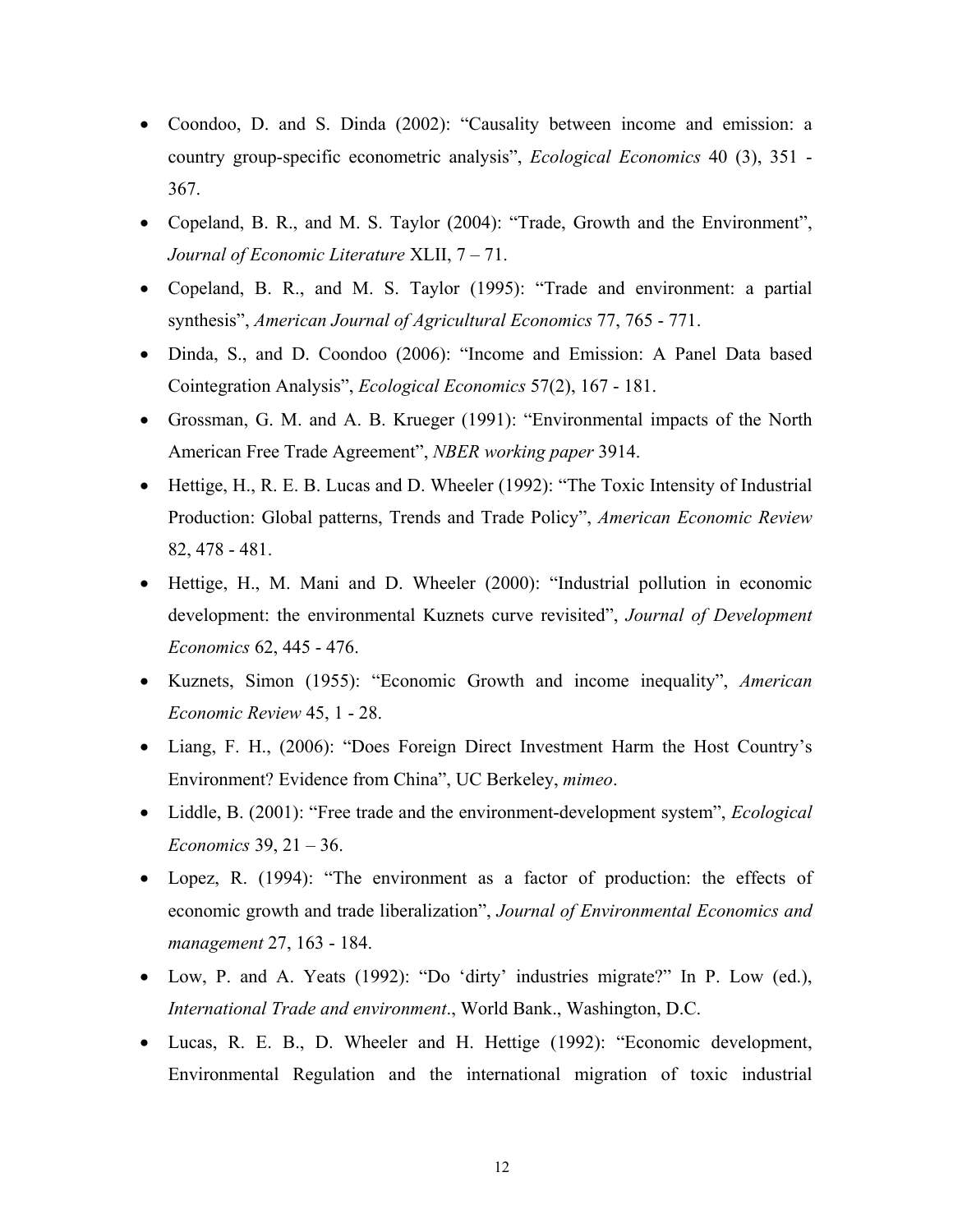pollution: 1960 – 1988", in P. Low (ed.) *International Trade and the Environment*, World Bank discussion paper 159, World Bank., Washington, D.C.

- Mani, M. and D. Wheeler (1998): "In search of pollution havens? Dirty industry in the world economy: 1960 – 1995"., *Journal of Environment and Development* 7(3), 215 - 247.
- Mukhopadhyay, K., Chakraborty, D. and Dietzenbacher, E., (2005): "Pollution Haven and Factor Endowment Hypotheses Revisited: Evidence from India", *paper presented in the Fifth International Input-Output Conference at Renmin University in Beijing, China, during June 27 – July 1*.
- Oak Ridge National Laboratory, CDIAC, Environmental Science Division, 1998, Estimates of global, regional and national  $CO<sub>2</sub>$  emissions from fossil fuel burning, cement manufacturing and gas flaring: 1755 – 1996, available at http://www.cdiac.esd.ornl.gov/epubs/ndp030/global97.ems, (updated 2000).
- Rothman, D. S. (1998): Environmental Kuznets curve- real progress or passing the buck?: A case for consumption-base approaches, *Ecological Economics* 25, 177-194.
- Summers, R. and A. Heston (1994): "Penn World Table (Version 5.6): An Expanded Set of International Comparisons:1950–1992", NBER, PWT5.6, available at http://www.nber.org/pwt5.6.
- Suri, V. and D. Chapman (1998): Economic growth, trade and the energy: implications for the environmental Kuznets curve, *Ecological Economics* 25, 195 - 208.
- Temurshoev, U., (2006): "Pollution Haven Hypothesis or Factor Endowment Hypothesis: Theory and Empirical Examination for the US and China", CERGE-EI, *Working paper 292*.
- Tisdell, C. (2001): "Globalisation and sustainability: environmental Kuznets curve and the WTO", *Ecological Economics* 39, 185 -196.
- Wheeler, D. (2000): "Racing to the Bottom? Foreign Investment and Air Pollution in Developing Countries", World Bank Development Research Group *Working Paper* No. 2524.
- World Bank (1992): *World Development Report 1992*, Oxford University Press, New York.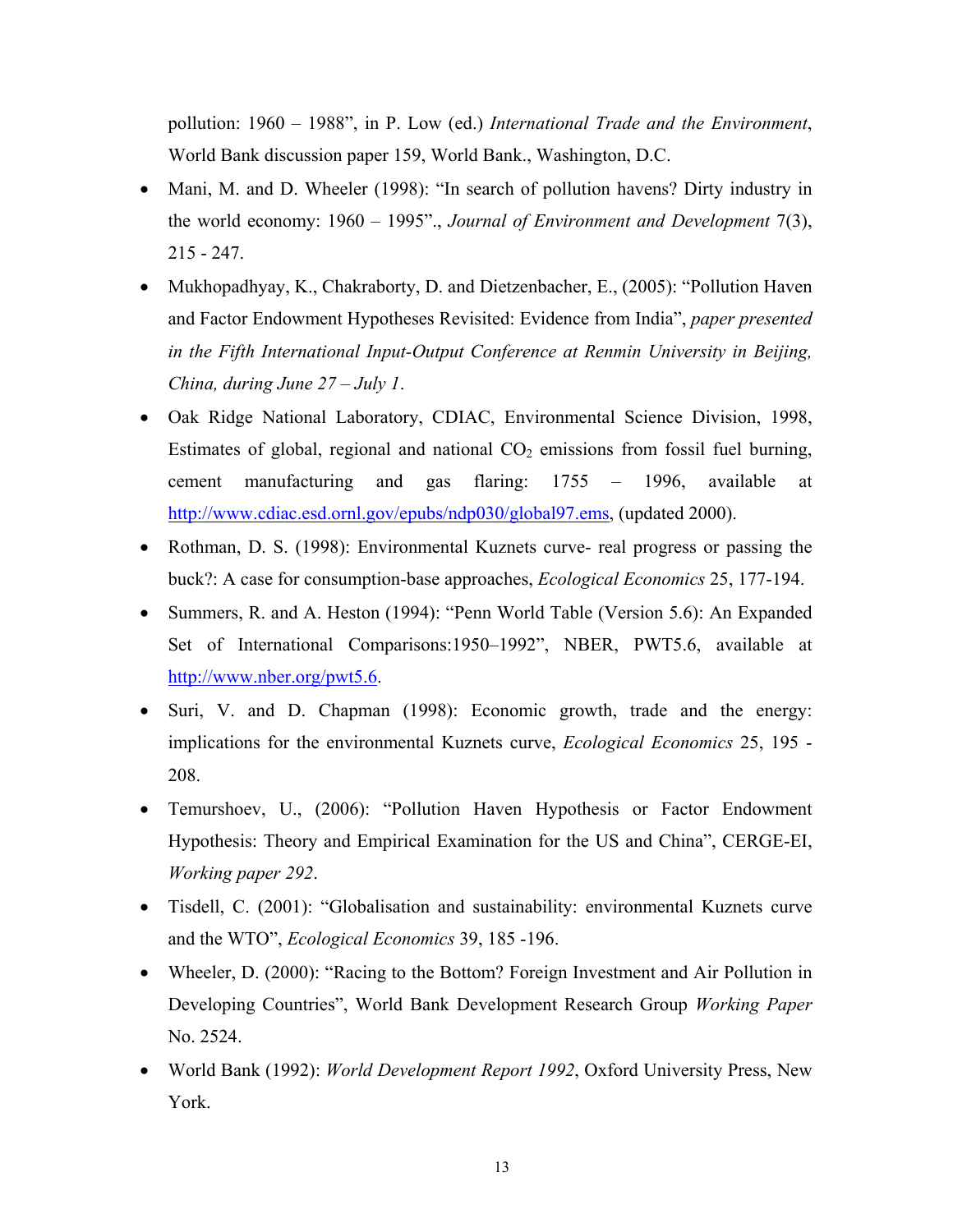|                      | Table 1: Globalization and CO2 emission level |                                     |               |             |                         |            |  |
|----------------------|-----------------------------------------------|-------------------------------------|---------------|-------------|-------------------------|------------|--|
|                      | World                                         |                                     | Non-OECD      |             | OECD                    |            |  |
|                      | FE                                            | RE                                  | FE            | <b>RE</b>   | FE                      | RE.        |  |
|                      | Estimated                                     | Estimated                           | Estimated     | Estimated   | Estimated               | Estimated  |  |
| Variable             |                                               | Coefficient Coefficient Coefficient |               | Coefficient | Coefficient Coefficient |            |  |
| Log(income)          | $-3.4619$                                     | $-2.1088$                           | $-1.7862$     | -1.8786     | 9.1655                  | 7.0154     |  |
| t-value              | -4.47                                         | $-2.95$                             | $-9.04$       | $-9.65$     | 1.94                    | 1.57       |  |
| Log(income)sq.       | 0.2709                                        | 0.1815                              | 0.1382        | 0.1444      | $-0.3855$               | $-0.2931$  |  |
| t-value              | 5.69                                          | 4.17                                | 11.09         | 11.74       | -1.47                   | $-1.19$    |  |
| $Log(K$ per labour)  | 0.7384                                        | 1.1140                              | $-0.3204$     | $-0.3030$   | -3.3488                 | 1.0643     |  |
| t-value              | 1.94                                          | 3.03                                | -3.54         | $-3.40$     | -1.37                   | 0.48       |  |
| Log(K per labour)sq. | $-0.040$                                      | $-0.068$                            | 0.027         | 0.024       | 0.165                   | $-0.071$   |  |
| t-value              | $-1.82$                                       | $-3.26$                             | 4.86          | 4.55        | 1.31                    | $-0.62$    |  |
| Log(population)      | 0.8584                                        | $-0.0994$                           | 0.0068        | $-0.0333$   | 2.3717                  | $-0.4339$  |  |
| t-value              | 4.81                                          | $-1.59$                             | 0.10          | $-1.96$     | 3.61                    | $-3.04$    |  |
| <b>OPEN</b>          | $-6.84E - 03$                                 | $-7.24E - 03$                       | $-9.75E - 05$ | $-4.54E-04$ | $-0.01983$              | $-0.01681$ |  |
| t-value              | $-5.70$                                       | $-6.49$                             | $-0.29$       | $-1.50$     | $-6.10$                 | $-5.84$    |  |
| Time trend           | $-0.0247$                                     | 0.0010                              | $-0.0022$     | 0.0001      | $-0.0407$               | $-0.0019$  |  |
| t-value              | $-5.02$                                       | 3.10                                | $-1.21$       | 0.34        | $-3.42$                 | $-1.57$    |  |
| Constant             |                                               | 2.436                               |               | 7.387       |                         | $-34.745$  |  |
| t-value              |                                               | 1.09                                |               | 10.79       |                         | $-2.91$    |  |

| Table 2: Globalization and CO2 emission intensity (per dollar) |              |              |                                     |              |              |                         |  |
|----------------------------------------------------------------|--------------|--------------|-------------------------------------|--------------|--------------|-------------------------|--|
|                                                                | World        |              | Non-OECD                            |              | OECD         |                         |  |
|                                                                | FE           | <b>RE</b>    | FE                                  | <b>RE</b>    | FE           | RE                      |  |
|                                                                | Estimated    | Estimated    | Estimated                           | Estimated    | Estimated    | Estimated               |  |
| Variable                                                       |              |              | Coefficient Coefficient Coefficient | Coefficient  |              | Coefficient Coefficient |  |
| Log(income)                                                    | 4.1E-04      | 6.4E-04      | 2.4E-04                             | $2.3E-04$    | 2.9E-03      | $2.5E-03$               |  |
| t-value                                                        | 4.37         | 7.38         | 3.87                                | 3.71         | 5.72         | 5.19                    |  |
| Log(income)sq.                                                 | $-2.6E - 05$ | -4.1E-05     | -1.7E-05                            | $-1.7E-05$   | -1.7E-04     | $-1.5E-04$              |  |
| t-value                                                        | $-4.49$      | $-7.74$      | $-4.46$                             | $-4.29$      | $-5.95$      | $-5.48$                 |  |
| Log(K per labour)                                              | 1.3E-04      | 1.9E-04      | 2.6E-05                             | 2.7E-05      | -4.2E-04     | $-1.3E-05$              |  |
| t-value                                                        | 2.71         | 4.22         | 0.91                                | 0.98         | $-1.59$      | $-0.05$                 |  |
| Log(K per labour)sq.                                           | $-5.5E - 06$ | $-1.0E-05$   | 7.8E-07                             | 5.0E-07      | 2.4E-05      | 2.7E-06                 |  |
| t-value                                                        | $-2.04$      | $-4.04$      | 0.45                                | 0.29         | 1.76         | 0.21                    |  |
| Log(population)                                                | 1.5E-04      | -7.5E-06     | 2.6E-05                             | 1.6E-06      | 1.8E-04      | $-5.7E-05$              |  |
| t-value                                                        | 6.83         | $-1.05$      | 1.26                                | 0.28         | 2.51         | $-4.09$                 |  |
| <b>OPEN</b>                                                    | $-4.5E-07$   | $-5.8E - 07$ | $3.3E-07$                           | 2.5E-07      | $-3.2E-06$   | $-2.5E-06$              |  |
| t-value                                                        | $-3.06$      | $-4.25$      | 3.14                                | 2.58         | $-9.18$      | $-8.09$                 |  |
| Time trend                                                     | -4.2E-06     | 1.6E-07      | $-8.6E-07$                          | $-2.8E - 08$ | $-1.5E - 06$ | $-1.7E-07$              |  |
| t-value                                                        | $-6.92$      | 4.55         | $-1.51$                             | -0.46        | $-1.15$      | $-1.42$                 |  |
| Constant                                                       |              | $-3.1E - 03$ |                                     | $-9.0E - 04$ |              | $-9.9E - 03$            |  |
| t-value                                                        |              | $-11.57$     |                                     | -4.17        |              | $-7.63$                 |  |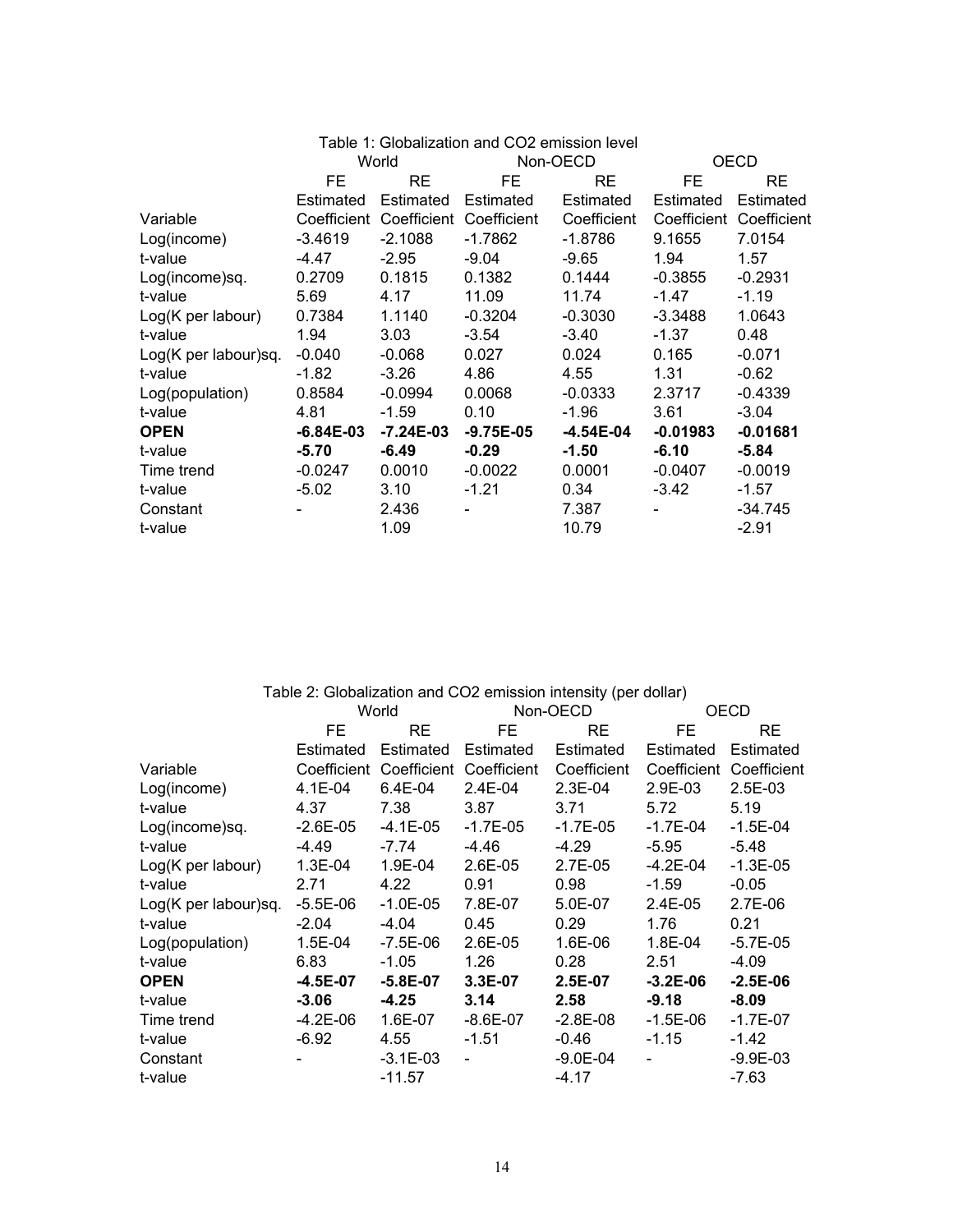|                      | World       |             | Non-OECD  |                         | <b>OECD</b> |             |
|----------------------|-------------|-------------|-----------|-------------------------|-------------|-------------|
|                      | FE          | RE          | FE.       | <b>RE</b>               | FE          | <b>RE</b>   |
|                      | Estimated   | Estimated   | Estimated | Estimated               | Estimated   | Estimated   |
| Variable             | Coefficient | Coefficient |           | Coefficient Coefficient | Coefficient | Coefficient |
| Log(income)          | 2.3184      | 3.2181      | 2.5481    | 2.4073                  | 10.6059     | 9.5839      |
| t-value              | 7.13        | 10.66       | 6.46      | 6.17                    | 8.09        | 7.72        |
| Log(income)sq.       | $-0.0893$   | -0.1474     | $-0.1139$ | $-0.1052$               | $-0.5402$   | $-0.4873$   |
| t-value              | -4.47       | $-8.02$     | -4.58     | -4.27                   | -7.40       | $-7.12$     |
| Log(K per labour)    | 0.798       | 1.031       | 0.301     | 0.339                   | $-1.422$    | 0.120       |
| t-value              | 4.99        | 6.65        | 1.67      | 1.90                    | $-2.09$     | 0.19        |
| Log(K per labour)sq. | $-0.0340$   | $-0.0536$   | 0.0006    | $-0.0046$               | 0.0688      | $-0.0117$   |
| t-value              | $-3.70$     | $-6.10$     | 0.05      | $-0.42$                 | 1.97        | $-0.37$     |
| Log(population)      | 0.567       | 0.016       | 0.418     | $-0.006$                | 0.972       | $-0.069$    |
| t-value              | 7.57        | 0.57        | 3.17      | $-0.17$                 | 5.33        | $-1.76$     |
| <b>OPEN</b>          | 9.3E-04     | -7.7E-05    | 3.5E-03   | $2.3E-03$               | $-4.4E-03$  | $-3.4E-03$  |
| t-value              | 1.86        | $-0.16$     | 5.27      | 3.77                    | $-4.90$     | $-4.21$     |
| Time trend           | $-0.0165$   | 0.0008      | $-0.0142$ | $-0.0001$               | $-0.0103$   | $-0.0006$   |
| t-value              | $-7.99$     | 4.99        | $-3.92$   | $-0.35$                 | $-3.10$     | $-1.92$     |
| Constant             |             | $-22.403$   |           | $-16.068$               |             | $-44.986$   |
| t-value              |             | $-23.82$    |           | $-11.68$                |             | $-13.56$    |

Table 3: Globalization and Relative change of CO2 emission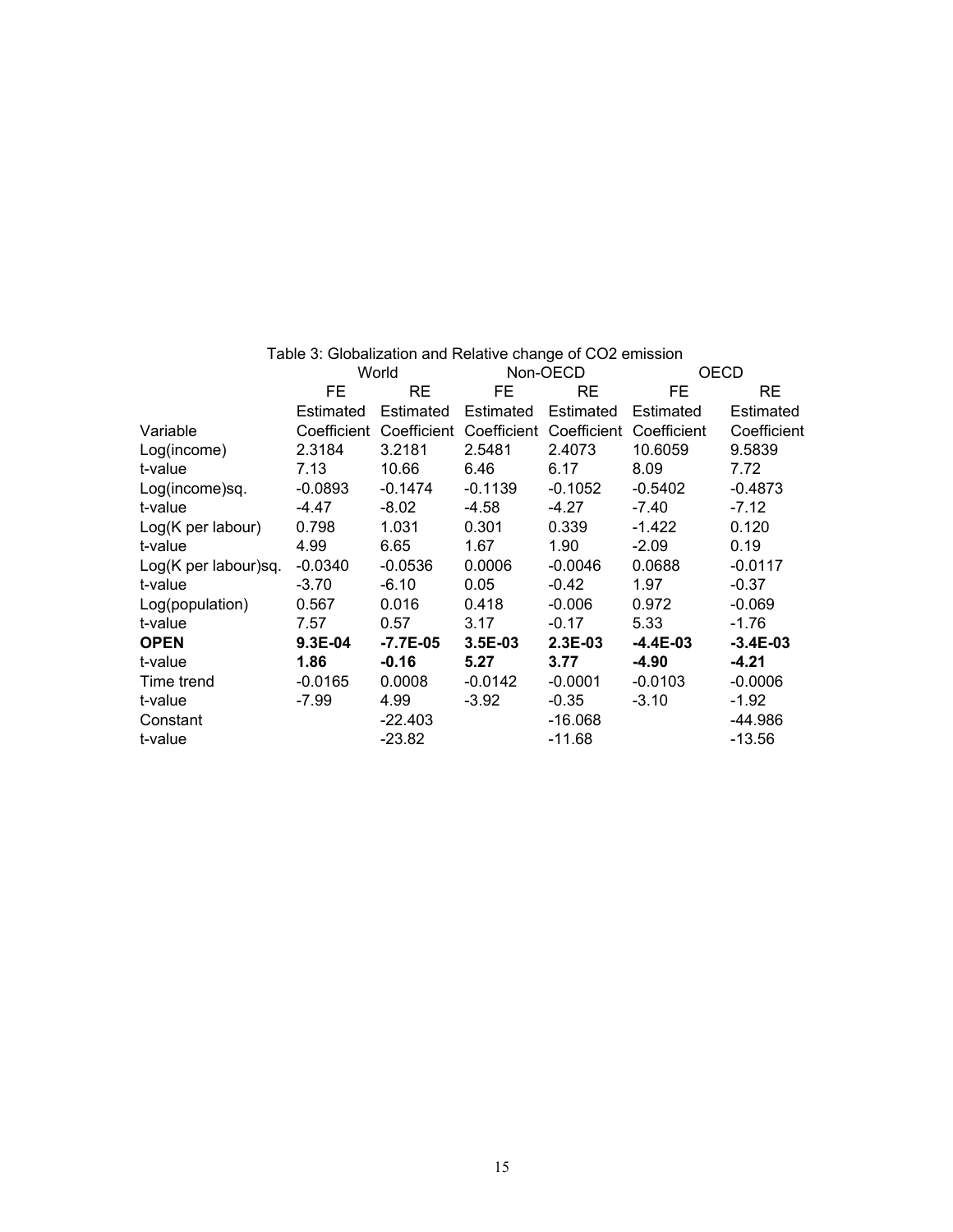|                        |              |                            |              | Table 4: Impact of comparative advantage on $CO2$ emission level |             |             |
|------------------------|--------------|----------------------------|--------------|------------------------------------------------------------------|-------------|-------------|
|                        | World        |                            | No-OECD      |                                                                  | <b>OECD</b> |             |
|                        | FE.          | <b>RE</b>                  | FE           | <b>RE</b>                                                        | FE          | <b>RE</b>   |
|                        |              | <b>Estimated Estimated</b> | Estimated    | Estimated                                                        | Estimated   | Estimated   |
| Variable               | t            | Coefficien Coefficient     | Coefficient  | Coefficient                                                      | Coefficient | Coefficient |
| Log(income)            | $-5.108$     | $-4.906$                   | $-1.748$     | $-1.836$                                                         | 0.879       | 1.089       |
| t-value                | $-7.26$      | $-7.41$                    | $-7.97$      | $-8.49$                                                          | 0.20        | 0.26        |
| Log(income)sq.         | 0.3684       | 0.3545                     | 0.1320       | 0.1378                                                           | 0.1245      | 0.0967      |
| t-value                | 8.50         | 8.75                       | 9.27         | 9.83                                                             | 0.50        | 0.42        |
| Log(K/L)               | $-1.474$     | $-1.299$                   | $-0.477$     | $-0.446$                                                         | $-11.872$   | $-10.873$   |
| t-value                | $-4.02$      | $-3.63$                    | $-4.76$      | $-4.55$                                                          | $-5.21$     | $-5.00$     |
| $Log(K/L)$ sq.         | 0.103        | 0.093                      | 0.038        | 0.035                                                            | 0.635       | 0.579       |
| t-value                | 4.77         | 4.41                       | 5.92         | 5.62                                                             | 5.41        | 5.15        |
| Log(population)        | $-0.0160$    | $-0.1524$                  | 0.0686       | $-0.0583$                                                        | 0.3238      | $-0.1946$   |
| t-value                | $-0.09$      | $-2.80$                    | 1.06         | $-3.43$                                                          | 0.53        | $-1.40$     |
| <b>OPEN</b>            | 6.3E-03      | 5.7E-03                    | $-9.8E - 05$ | $-5.7E-04$                                                       | 4.5E-02     | 4.4E-02     |
| t-value                | 4.07         | 3.85                       | $-0.18$      | $-1.14$                                                          | 6.78        | 7.50        |
| Time trend             | $-6.0E - 04$ | $1.2E-03$                  | $-4.3E-03$   | $9.2E-05$                                                        | $-1.6E-02$  | $-2.2E-03$  |
| t-value                | $-0.13$      | 4.21                       | $-2.39$      | 0.59                                                             | $-1.47$     | $-1.90$     |
| Relative (K/L)*OP      | $-0.0128$    | $-0.0105$                  | $-0.0017$    | $-0.0015$                                                        | $-0.0305$   | $-0.0286$   |
| t-value                | $-8.92$      | $-7.44$                    | $-1.20$      | $-1.15$                                                          | $-8.99$     | $-9.06$     |
| Relative (K/L)^2*OP    | 3.8E-04      | 7.4E-06                    | $-2.3E-04$   | $-1.9E - 04$                                                     | 2.4E-03     | $2.1E-03$   |
| t-value                | 1.33         | 0.03                       | $-0.32$      | $-0.27$                                                          | 4.51        | 4.16        |
| Relative (Income)*OP   | $-1.1E-03$   | $-1.7E-03$                 | 3.8E-03      | 3.7E-03                                                          | $-5.1E-03$  | $-5.5E-03$  |
| t-value                | $-1.10$      | $-1.83$                    | 5.65         | 5.57                                                             | $-2.96$     | $-3.36$     |
| Relative (Income^2)*OP | $-6.7E-05$   | $-2.8E-05$                 | $-3.1E-04$   | $-3.2E-04$                                                       | 4.2E-05     | 6.7E-05     |
| t-value                | $-1.51$      | $-0.65$                    | $-1.85$      | $-1.91$                                                          | 0.59        | 1.01        |
| Constant               |              | 22.42                      |              | 8.14                                                             |             | 38.03       |
| t-value                |              | 9.76                       |              | 9.74                                                             |             | 3.09        |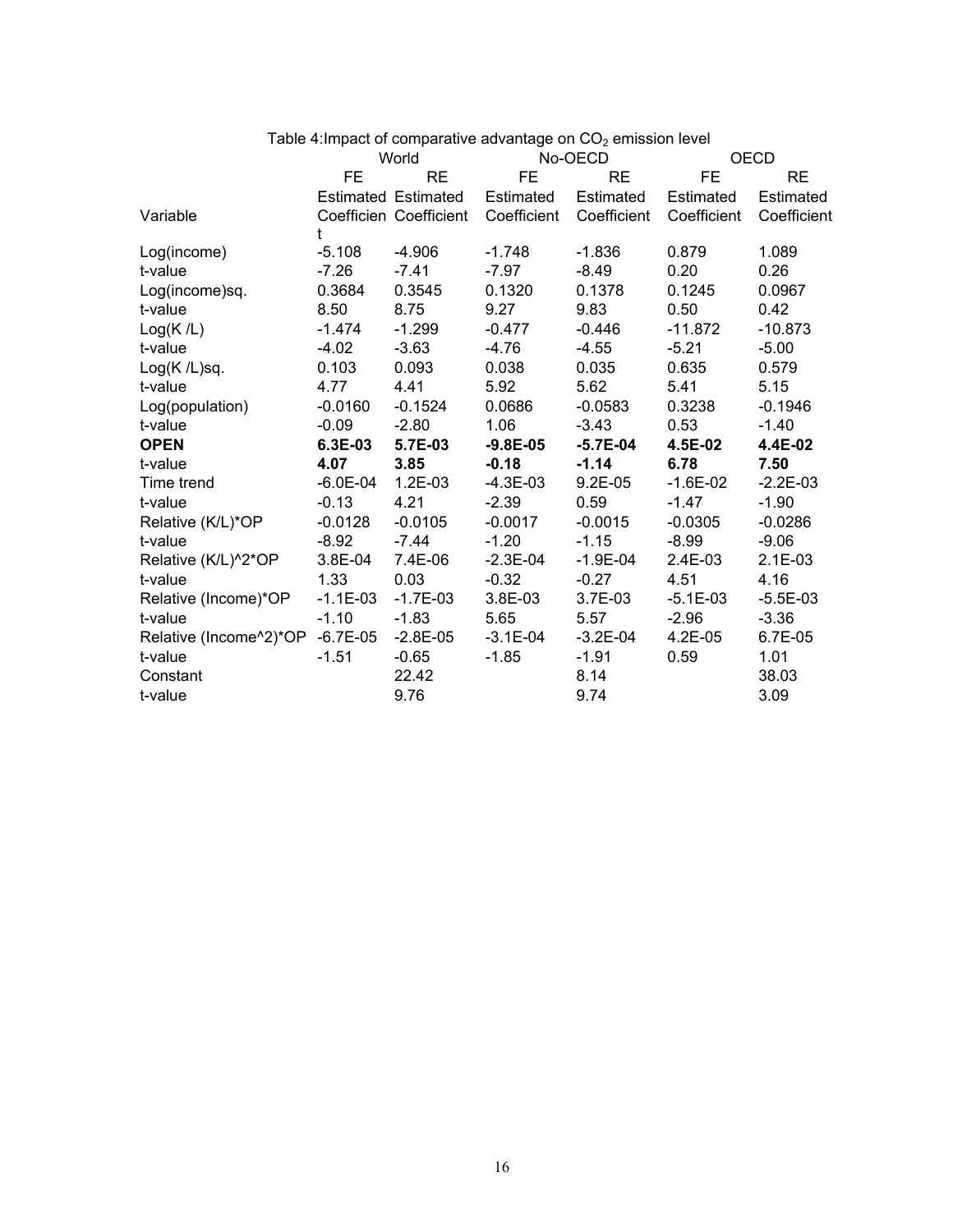|                        |               | World                               |             | No-OECD       | $\sigma$ . Impact of comparative devantage on $\sigma$ ez omnocion intendity (por dollar)<br><b>OECD</b> |               |
|------------------------|---------------|-------------------------------------|-------------|---------------|----------------------------------------------------------------------------------------------------------|---------------|
|                        | <b>FE</b>     | <b>RE</b>                           | <b>FE</b>   | <b>RE</b>     | <b>FE</b>                                                                                                | <b>RE</b>     |
|                        | Estimated     | Estimated                           | Estimated   | Estimated     | Estimated                                                                                                | Estimated     |
| Variable               |               | Coefficient Coefficient Coefficient |             | Coefficient   | Coefficient                                                                                              | Coefficient   |
| Log(income)            | 1.5E-04       | $2.1E-04$                           | 1.7E-04     | 1.6E-04       | 1.8E-03                                                                                                  | 1.7E-03       |
| t-value                | 1.91          | 2.75                                | 2.43        | 2.35          | 4.07                                                                                                     | 4.23          |
| Log(income)sq.         | $-1.06E - 05$ | $-1.42E-05$                         | $-1.31E-05$ | $-1.26E - 05$ | $-9.93E - 05$                                                                                            | $-9.55E-05$   |
| t-value                | $-2.16$       | $-3.07$                             | $-2.86$     | $-2.77$       | $-4.03$                                                                                                  | $-4.18$       |
| Log(K/L)               | $-2.17E-04$   | $-1.96E - 04$                       | $-1.03E-05$ | $-5.55E-06$   | $-1.55E-03$                                                                                              | $-1.56E-03$   |
| t-value                | $-5.21$       | $-4.80$                             | $-0.32$     | $-0.18$       | $-6.89$                                                                                                  | $-7.27$       |
| Log(K /L)sq.           | 1.69E-05      | 1.54E-05                            | 3.17E-06    | 2.68E-06      | 8.63E-05                                                                                                 | 8.73E-05      |
| t-value                | 6.87          | 6.43                                | 1.54        | 1.34          | 7.44                                                                                                     | 7.85          |
| Log(population)        | 2.43E-05      | $-1.39E - 05$                       | 4.21E-05    | 3.45E-06      | $-1.05E-04$                                                                                              | $-2.75E-05$   |
| t-value                | 1.27          | $-2.16$                             | 2.02        | 0.58          | $-1.75$                                                                                                  | $-1.97$       |
| <b>OPEN</b>            | 1.67E-06      | 1.57E-06                            | 2.45E-07    | 1.38E-07      | 5.77E-06                                                                                                 | 5.71E-06      |
| t-value                | 9.53          | 9.33                                | 1.42        | 0.85          | 8.83                                                                                                     | 9.80          |
| Time trend             | $-7.41E-07$   | 1.88E-07                            | $-1.22E-06$ | $-3.20E - 08$ | 1.77E-06                                                                                                 | $-1.90E - 07$ |
| t-value                | $-1.40$       | 5.62                                | $-2.12$     | $-0.54$       | 1.68                                                                                                     | $-1.65$       |
| Relative (K/L)*OP      | $-2.19E-06$   | $-1.95E-06$                         | 6.93E-07    | 7.24E-07      | $-4.35E-06$                                                                                              | $-4.08E-06$   |
| t-value                | $-13.40$      | $-12.15$                            | 1.56        | 1.67          | $-12.97$                                                                                                 | $-13.05$      |
| Relative (K/L)^2*OP    | 1.15E-07      | 7.01E-08                            | -7.36E-07   | -7.29E-07     | 3.72E-07                                                                                                 | 3.43E-07      |
| t-value                | 3.58          | 2.26                                | $-3.15$     | $-3.18$       | 7.01                                                                                                     | 6.80          |
| Relative (Income)*OP   | $-1.15E-07$   | $-2.02E-07$                         | 2.45E-08    | $-2.02E-09$   | $-6.32E-07$                                                                                              | $-6.18E - 07$ |
| t-value                | $-1.04$       | $-1.88$                             | 0.11        | $-0.01$       | $-3.70$                                                                                                  | $-3.81$       |
| Relative (Income^2)*OP | $-1.21E-08$   | $-8.30E-09$                         | 5.79E-08    | 5.38E-08      | 4.35E-09                                                                                                 | 5.75E-09      |
| t-value                | $-2.42$       | $-1.69$                             | 1.06        | 0.99          | 0.62                                                                                                     | 0.87          |
| Constant               |               | $-1.69E-05$                         |             | $-5.44E-04$   |                                                                                                          | $-4.24E-04$   |
| t-value                |               | $-0.06$                             |             | $-2.02$       |                                                                                                          | $-0.35$       |

Table 5: Impact of comparative advantage on  $CO<sub>2</sub>$  emission intensity (per dollar)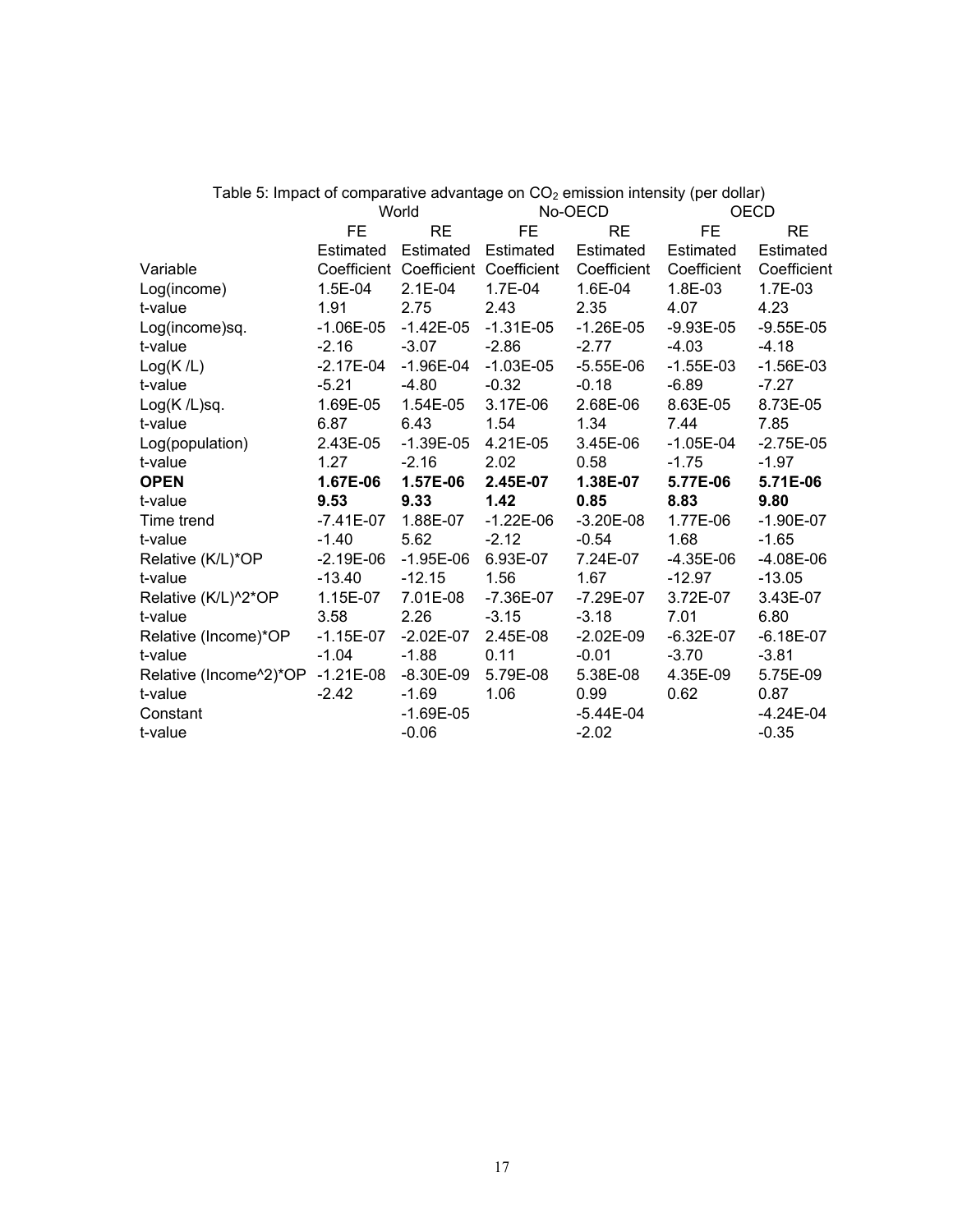|                        |             |             |             | Table 6: Impact of comparative advantage on relative change of $CO2$ emission |                         |               |
|------------------------|-------------|-------------|-------------|-------------------------------------------------------------------------------|-------------------------|---------------|
|                        | World       |             | Non-OECD    |                                                                               | <b>OECD</b>             |               |
|                        | <b>FE</b>   | <b>RE</b>   | <b>FE</b>   | RE                                                                            | <b>FE</b>               | <b>RE</b>     |
|                        | Estimated   | Estimated   | Estimated   | Estimated                                                                     | Estimated               | Estimated     |
| Variable               | Coefficient | Coefficient | Coefficient | Coefficient                                                                   | Coefficient Coefficient |               |
| Log(income)            | 1.6156      | 2.1244      | 1.8679      | 1.8599                                                                        | 6.9611                  | 6.8833        |
| t-value                | 5.15        | 7.15        | 4.15        | 4.16                                                                          | 5.43                    | 5.74          |
| Log(income)sq.         | $-0.0447$   | $-0.0777$   | $-0.0692$   | $-0.0695$                                                                     | $-0.3226$               | $-0.3211$     |
| t-value                | $-2.31$     | $-4.27$     | $-2.37$     | $-2.40$                                                                       | $-4.50$                 | $-4.84$       |
| Log(K/L)               | 0.014237    | 0.118808    | $-0.064421$ | 0.056897                                                                      | $-2.87362$              | $-2.45619$    |
| t-value                | 0.09        | 0.74        | $-0.31$     | 0.28                                                                          | $-4.38$                 | $-3.93$       |
| $Log(K/L)$ sq.         | 0.01836     | 7.89E-03    | 0.026822    | 0.015461                                                                      | 0.155571                | 0.133333      |
| t-value                | 1.90        | 0.84        | 2.04        | 1.21                                                                          | 4.61                    | 4.12          |
| Log(population)        | 0.362689    | 7.57E-03    | 0.526417    | $-0.014234$                                                                   | 0.39951                 | 0.020658      |
| t-value                | 4.83        | 0.28        | 3.96        | $-0.36$                                                                       | 2.29                    | 0.52          |
| <b>OPEN</b>            | 6.49E-03    | 5.63E-03    | 5.52E-03    | 3.60E-03                                                                      | 0.014684                | 0.015287      |
| t-value                | 9.44        | 8.44        | 5.01        | 3.48                                                                          | 7.73                    | 9.05          |
| Time trend             | $-0.011084$ | 8.36E-04    | $-0.017536$ | $-1.31E-04$                                                                   | $-5.94E-03$             | $-7.68E - 04$ |
| t-value                | $-5.33$     | 5.43        | $-4.79$     | $-0.32$                                                                       | $-1.93$                 | $-2.37$       |
| Relative (K/L)*OP      | $-5.92E-03$ | $-5.32E-03$ | $-4.77E-03$ | $-2.99E-03$                                                                   | $-9.73E-03$             | $-9.70E-03$   |
| t-value                | $-9.22$     | $-8.39$     | $-1.68$     | $-1.08$                                                                       | $-9.99$                 | $-10.68$      |
| Relative (K/L)^2*OP    | 6.23E-04    | 4.28E-04    | 2.88E-04    | $-2.59E-04$                                                                   | 1.08E-03                | 1.06E-03      |
| t-value                | 4.96        | 3.49        | 0.19        | $-0.18$                                                                       | 7.02                    | 7.21          |
| Relative (Income)*OP   | $-1.62E-03$ | $-1.88E-03$ | 8.21E-04    | 5.53E-04                                                                      | $-2.54E-03$             | $-2.72E-03$   |
| t-value                | $-3.71$     | $-4.43$     | 0.60        | 0.41                                                                          | $-5.11$                 | $-5.77$       |
| Relative (Income^2)*OP | 2.69E-05    | 3.12E-05    | 3.24E-04    | 2.51E-04                                                                      | 5.62E-05                | 6.64E-05      |
| t-value                | 1.36        | 1.61        | 0.93        | 0.73                                                                          | 2.77                    | 3.45          |
| Constant               |             | $-14.98$    |             | $-12.98$                                                                      |                         | $-23.97$      |
| t-value                |             | $-14.48$    |             | $-7.51$                                                                       |                         | $-6.77$       |
| Hausman test           |             | 81.463      |             | 37.766                                                                        |                         | 52.641        |